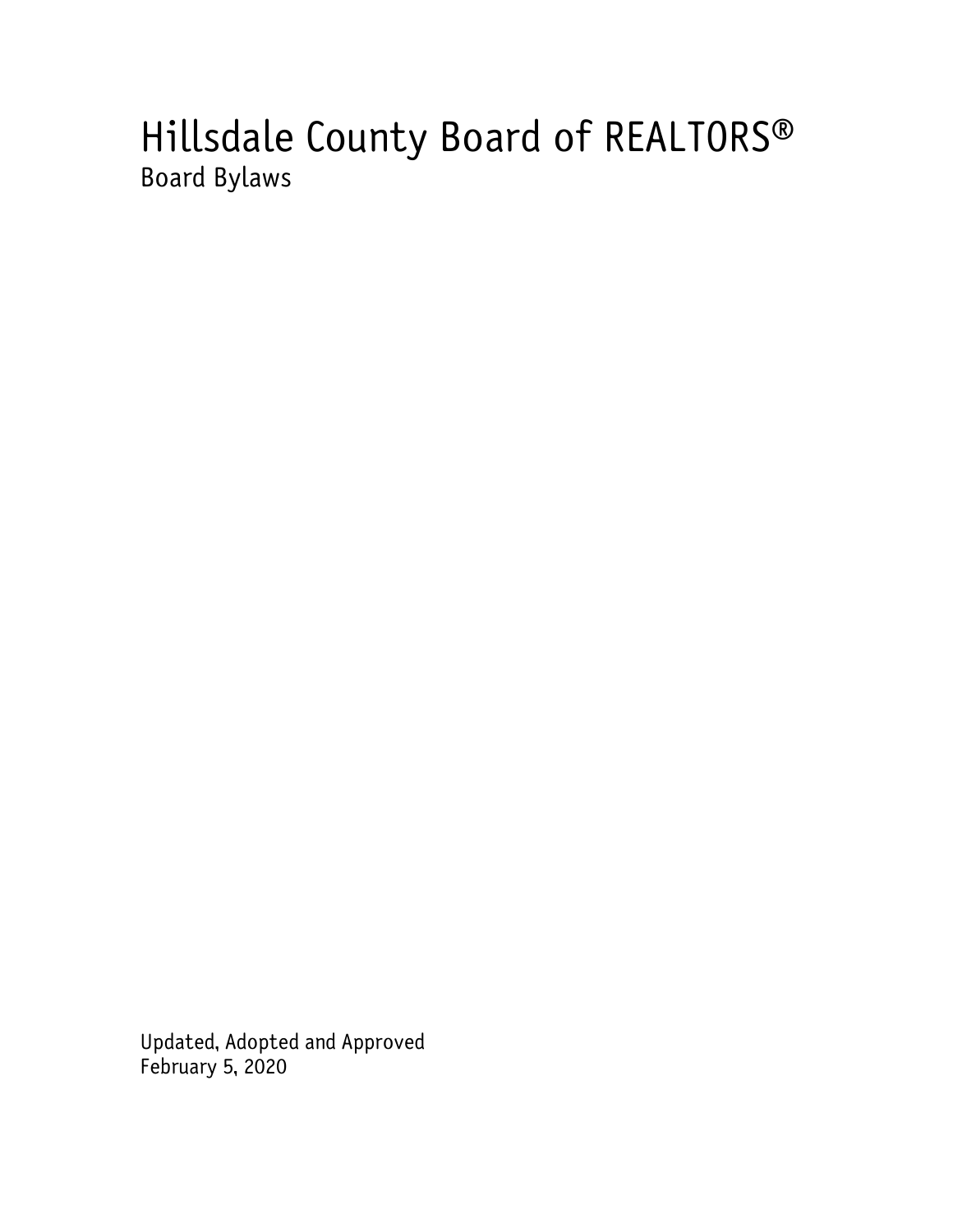| <b>CONTENTS</b> |
|-----------------|
|-----------------|

| Article XVII-Organized Process of Handling Ethics and Arbitration25-26 |  |
|------------------------------------------------------------------------|--|
|                                                                        |  |
|                                                                        |  |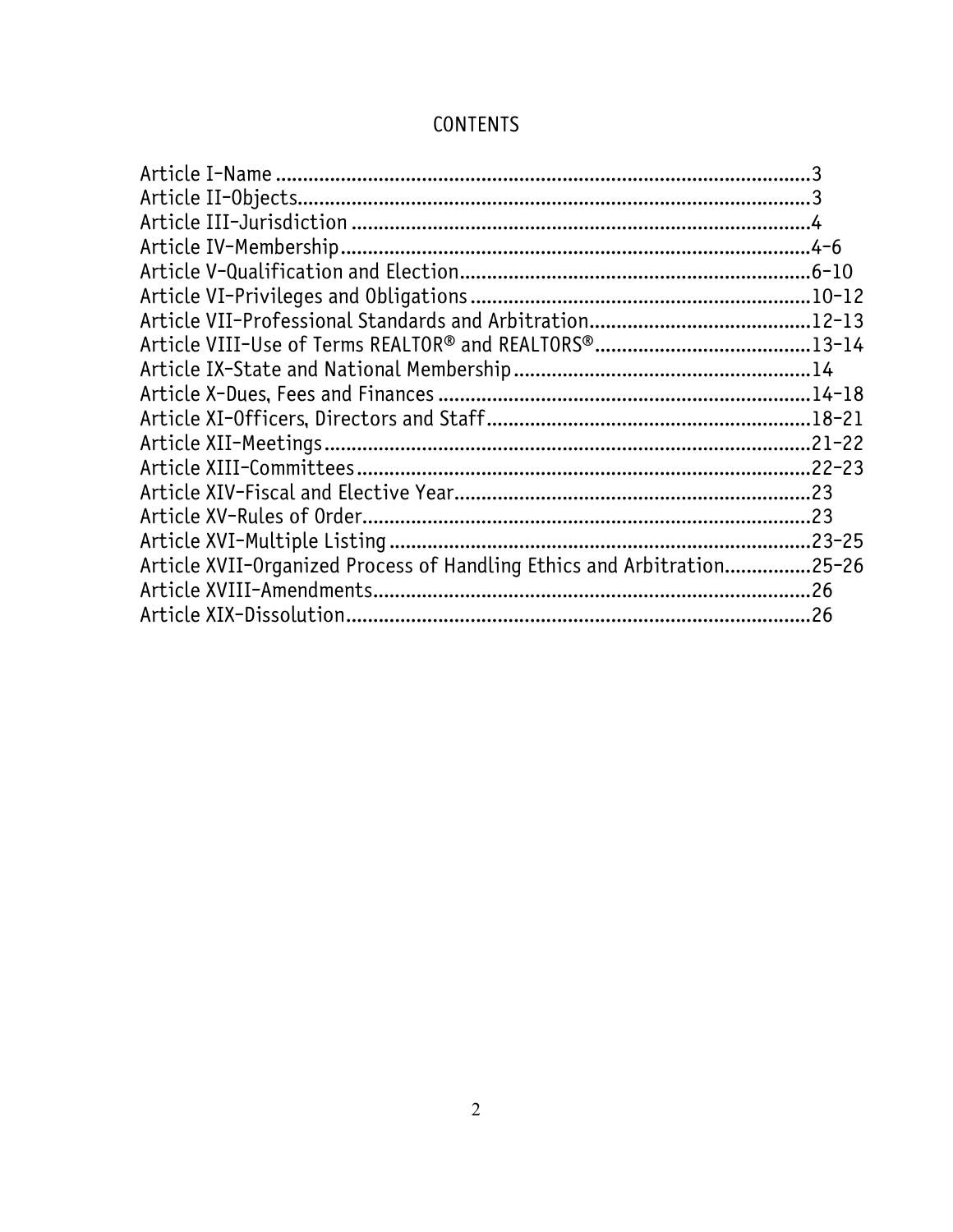# Article 1-Name

## Section 1. Name

The name of this organization shall be the Hillsdale County Board of REALTORS® Incorporated, hereafter referred to as the "Board."

## Section 2. REALTOR<sup>®</sup> Trademark

Inclusion and retention of the Registered Collective Membership Mark REALTORS® in the name of the Board shall be governed by the Constitution and Bylaws of the NATIONAL ASSOCIATION OF REALTORS® as from time to time amended.

# Article II-Objects

The objectives of the Board are:

### Section 1.

To unite those engaged in the recognized branches of the real estate profession for the purpose of exerting a beneficial influence upon the profession and related interests.

### Section 2.

To promote and maintain high standards of conduct in the real estate profession as expressed in the Code of Ethics of the NATIONAL ASSOCIATION OF REALTORS®.

## Section 3.

To provide a unified medium for real estate owners and those engaged in he real estate profession whereby their interests may be safeguarded and advanced.

## Section 4.

To further the interests of home and other real property ownership.

## Section 5.

To unite those engaged in the real estate profession in this community with the Michigan Association of REALTORS® and the NATIONAL ASSOCIATION OF REALTORS®, thereby furthering their own objectives throughout the state and nation, and obtaining the benefits and privileges of membership therein.

## Section 6.

To designate, for the benefit of the public, individuals authorized to use the terms REALTOR® and REALTORS® as licensed, prescribed, and controlled by the NATIONAL ASSOCIATION OF REALTORS®.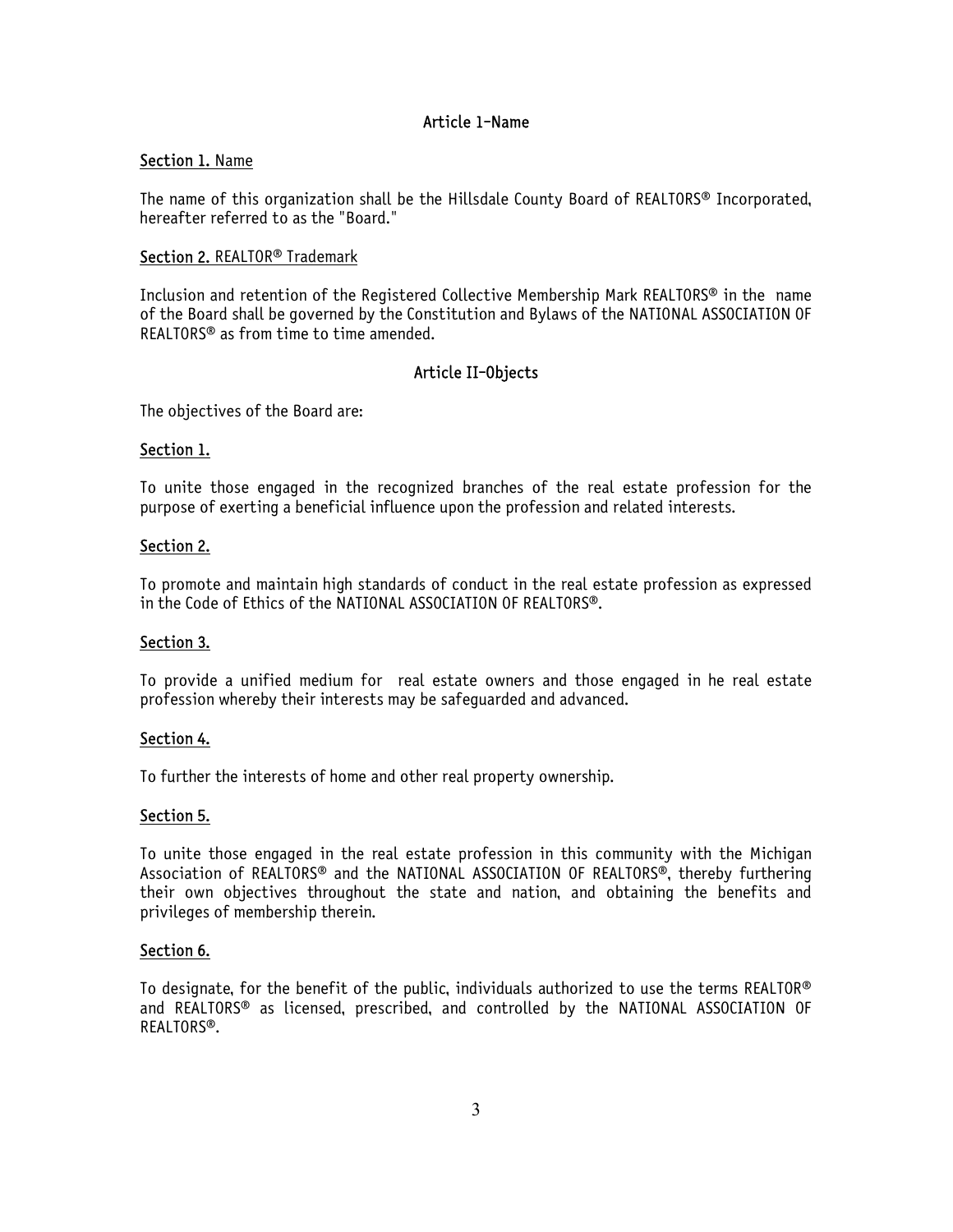# Article III-Jurisdiction

## Section 1.

The territorial jurisdiction of the Board as a Member of the NATIONAL ASSOCIATION OF REALTORS® is Hillsdale County, Michigan.

# Section 2.

Territorial jurisdiction is defined to mean:

(a) The right and duty to control the use of the terms REALTOR® and REALTORS®, subject to the conditions set forth in these Bylaws and those of the NATIONAL ASSOCIATION OF REALTORS®, in return for which the Board agrees to protect and safeguard the rights of the National Association in the terms.

# Article IV-Membership

## Section 1.

There shall be six classes of members as follows:

(a) REALTOR® Members. REALTOR® Members whether primary or secondary shall be:

(1) Individuals who, as sole proprietors, partners, or corporate officers, or branch office managers, are engaged actively in the real estate profession, including buying, selling, exchanging, renting or leasing, managing, appraising for others for compensation, counseling, building, developing or subdividing real estate, and who maintain or are associated with an established real estate office in the state of Michigan or a state contiguous thereto. All persons who are partners in a partnership, or all officers in a corporation, who are actively engaged in the real estate profession within the state or a state contiguous thereto shall qualify for REALTOR® Membership only, and each is required to hold REALTOR® Membership (except as provided in the following paragraph) in a Board of REALTORS® within the state or a state contiguous thereto unless otherwise qualified for Institute Affiliate Membership as described in Section 1(b) of Article IV.

In the case of a real estate firm, partnership, or corporation, whose business activity is substantially all commercial, only those principals actively engaged in the real estate business in connection with the same office, or any other offices within the jurisdiction of the board in which one of the firm's principals holds REALTOR® membership, shall be required to hold REALTOR® Membership unless otherwise qualified for Institute Affiliate Membership.

(2) Individuals who are engaged in the real estate profession other than as sole proprietors, partners, corporate officers, or branch office managers and are associated with a REALTOR® Member and meet the qualifications.

(3) Franchise REALTOR<sup>®</sup> Membership. Corporate officers of a real estate brokerage franchise organization with at least 150 franchisees located within the United States, its insular possessions and the commonwealth of Puerto Rico, elected to membership pursuant to the provisions in the NAR Constitution and Bylaws. Such individuals shall enjoy all of the rights, privileges and obligations of REALTOR® membership (including compliance with the Code of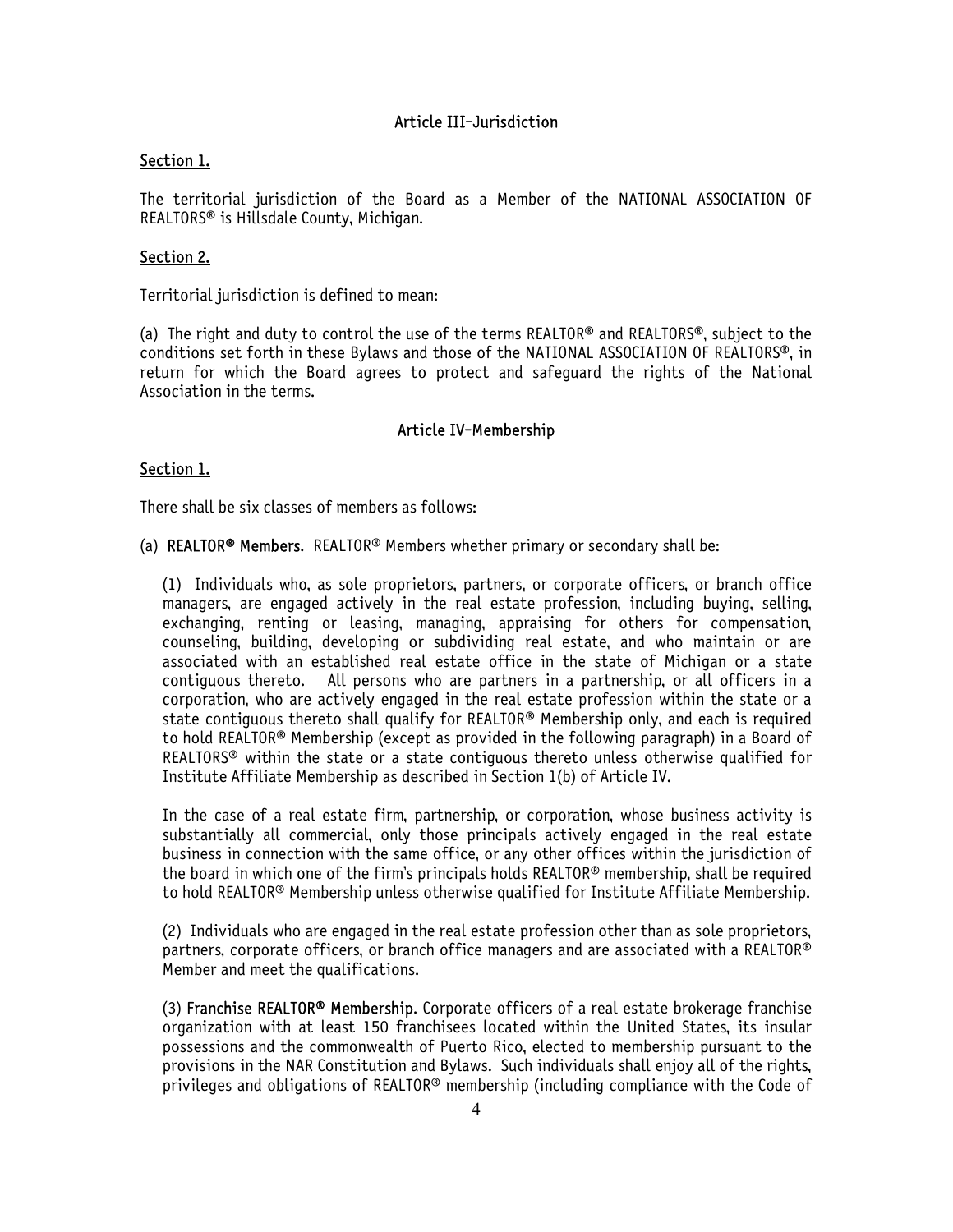Ethics) except: obligations related to board mandated education, meeting attendance, or indoctrination classes or other similar requirements; the right to use the term REALTOR® in connection with their franchise organization's name; and the right to hold elective office in the local board, state association and National Association.

(4) Primary and Secondary REALTOR® Members. An individual is a primary member if the Board pays state and national dues based on such member. An individual is a secondary member if state and national dues are remitted through another board. One of the principals in a real estate firm must be a Designated REALTOR® member of the Board in order for licensees affiliated with the firm to select the Board as their "primary" Board.

(5) Designated REALTOR® Members. Each firm (or office in the case of firms with multiple office locations) shall designate in writing one REALTOR® Member who shall be responsible for all duties and obligations of membership including the obligation to arbitrate pursuant to Article 17 of the Code of Ethics and the payment of Board dues as established in Article X of the Bylaws. The "Designated REALTOR®" must be a sole proprietor, partner, corporate officer, or branch office manager acting on behalf of the firm's principal(s) and must meet all other qualifications for REALTOR® Membership.

(b) Institute Affiliate Members. Institute Affiliate Members shall be individuals who hold a professional designation awarded by an Institute, Society, or Council affiliated with the NATIONAL ASSOCIATION OF REALTORS® that addresses a specialty area other than residential brokerage or individuals who otherwise hold a class of membership in such Institute, Society or Council that confers the right to hold office. Any such individual, if otherwise eligible, may elect to hold REALTOR® or REALTOR-ASSOCIATE® membership, subject to payment of applicable dues for such membership.

(c) Affiliate Members. Affiliate Members shall be real estate owners and other individuals or firms who, while not engaged in the real estate profession as defined in paragraph (a) or (b) of this Section, have interests requiring information concerning real estate, and are in sympathy with the objectives of the Board. Affiliate Membership shall also be granted to individuals licensed or certified to engage in real estate practice who, if otherwise eligible, do not elect to hold REALTOR® membership in the board, provided the applicant is engaged exclusively in a specialty of the real estate business other than brokerage of real property.

(d) Public Service Members. Public Service Members shall be individuals who are interested in the real estate profession as employees of or affiliated with educational, public utility, governmental or other similar organizations, but are not engaged in the real estate profession on their own account or in association with an established real estate business.

(e) Honorary Members. Honorary Members shall be individuals not engaged in the real estate profession who have performed notable service for the real estate profession, for the Board, or for the public.

(f) Student Members. Student Members shall be individuals who are seeking an undergraduate or graduate degree with a specialization or major in real estate at institutions of higher learning, and who have completed at least two years of college and at least one college level course in real estate, but are not engaged in the real estate profession on their own account or not associated with an established real estate office.

(g) Obligation of REALTOR<sup>®</sup> Members. It shall be the duty and responsibility of every REALTOR<sup>®</sup>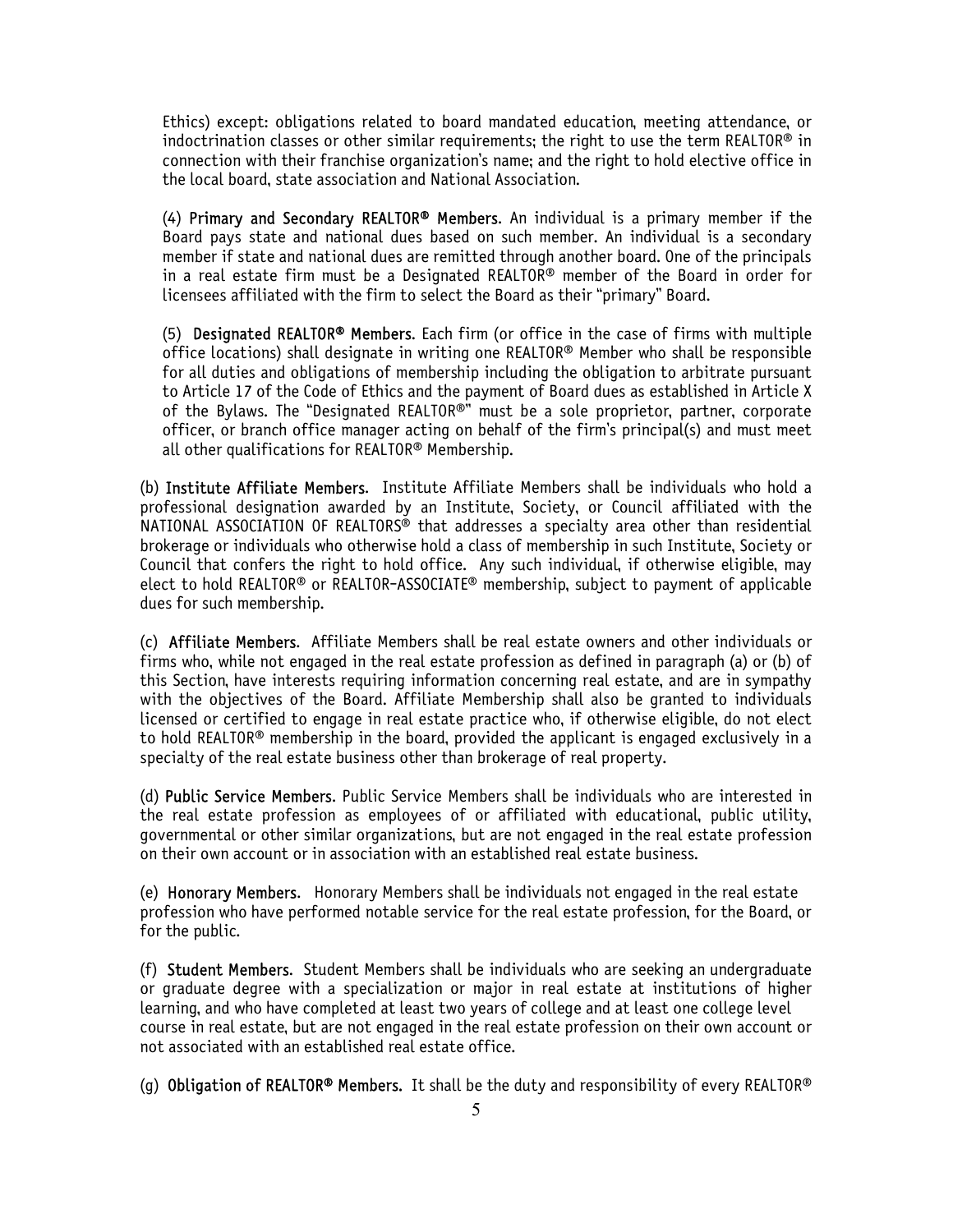member of this board to abide by the Constitution and Bylaws and the rules and regulations of the board, the Constitution and Bylaws of the State Association, the Constitution and Bylaws of the National Association of REALTORS®, and to abide by the Code of Ethics of the National Association of REALTORS®, including the duty to arbitrate controversies arising out of real estate transactions as specified by Article 17 of the Code of Ethics, and as further defined and in accordance with the procedures set forth in the Code of Ethics and Arbitration Manual of this board, as from time to time amended.

# Article V-Qualification and Election

#### Section 1. Application

a) An application for membership shall be made in such manner and form as may be prescribed by the Board of Directors and made available to anyone requesting it. The application form shall contain among the statements to be signed by the applicant (1) that applicant agrees as a condition to membership to thoroughly familiarize him/herself with the Code of Ethics of the NATIONAL ASSOCIATION OF REALTORS®, the Constitutions, Bylaws, and Rules and Regulation of the Board, the State and National Associations, and will abide by the Constitutions and Bylaws and Rules and Regulations of the Board, State and National Associations, and if a REALTOR Member, will abide by the Code of Ethics of the NATIONAL ASSOCIATION OF REALTORS® including the obligation to arbitrate controversies arising out of real estate transactions as specified by Article 17 of the Code of Ethics, and as further specified in the *Code of Ethics and Arbitration Manual* of the NATIONAL ASSOCIATION OF REALTORS®, as from time to time amended, and (2) that applicant consents that the Board, through its Membership Committee or otherwise, may invite and receive information and comment about applicant from any Member or other persons, and that applicant agrees that any information and comment furnished to the Board by any person in response to the invitation shall be conclusively deemed to be privileged and not form the basis of any action for slander, libel or defamation of character. The applicant shall, with the form of application, have access to a copy of the Bylaws, Constitution, Rules, Regulations and Code of Ethics referred to above.

(b) Application for membership shall be made not later than 15 days after proposed applicant passes the State Licensing examination or within 15 days of transfer. When any individual affiliated with a REALTOR<sup>®</sup> firm, does not apply for membership, Article X, Sections 3 and 4 shall apply.

(c) Anyone leaving the Hillsdale County Board of REALTORS<sup>®</sup> in good standing with dues and obligations paid, may reenter the Board by paying prorated dues and any assessed new member fees as established by the Board of Directors of the local or state association. Such members, if reapplying for membership within 12 months from termination, shall be eligible for a reduced new member application fee.

#### Section 2. Qualification

(a) An applicant for REALTOR® Membership who is a sole proprietor, partner, corporate officer or branch office manager of a real estate firm shall supply evidence satisfactory to the Board through its Membership Committee or otherwise that s/he is actively engaged in the real estate profession, and maintains a current, valid real estate broker's or salesperson's license or is licensed or certified by an appropriate state regulatory agency to engage in the appraisal of real property, has a place of business within the state or a state contiguous thereto (unless a secondary member), has no record of recent or pending bankruptcy\*, has no record of official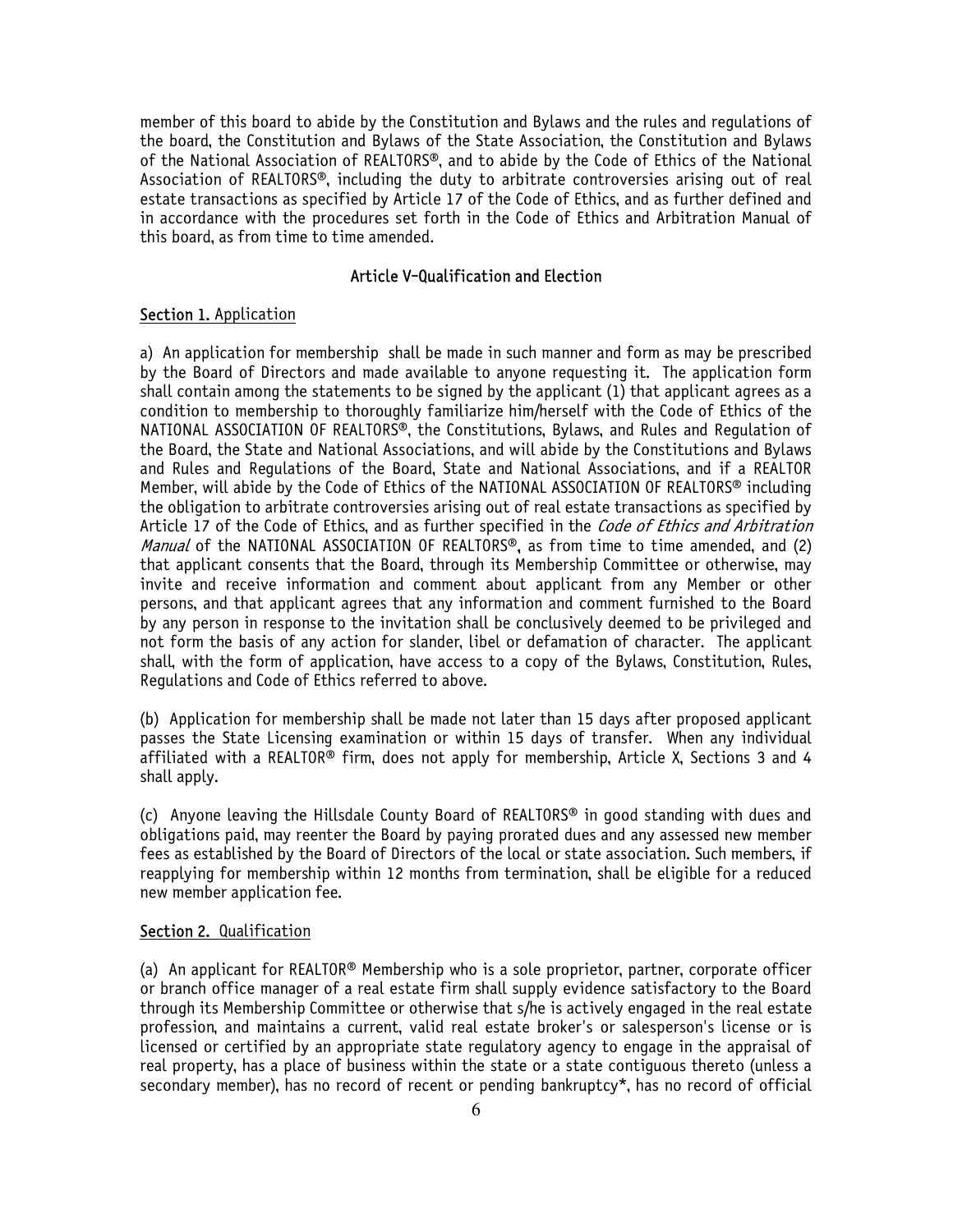sanctions involving unprofessional conduct\*\*, agrees to complete a course of instruction covering the Bylaws and Rules and Regulations of the Board, the Bylaws of the Michigan Association of REALTORS®, and the Constitution and Bylaws and Code of Ethics of the NATIONAL ASSOCIATION OF REALTORS®, and shall pass such reasonable and nondiscriminatory written examination thereon as may be required by the Committee, and shall agree to abide by such Constitution, Bylaws, Rules and Regulations, and Code of Ethics.

\*No recent or pending bankruptcy is intended to mean that the applicant or any real estate firm in which applicant is a sole proprietor, general partner, corporate officer, or branch office manager, is not involved in any pending bankruptcy or insolvency proceedings or, has not been adjudged bankrupt in the past three (3) years. If a bankruptcy proceeding as described above exists, membership may not be rejected unless the Board establishes that its interests and those of its members and the public could not be adequately protected by requiring that the bankrupt applicant pay cash in advance for Board and MLS fees for up to one (1) year from the date that membership is approved or from the date that the applicant is discharged from bankruptcy (whichever is later). In the event that an existing member initiates bankruptcy proceedings, the member may be placed on a "cash basis" from the date that bankruptcy is initiated until one (1) year from the date that the member has been discharged from bankruptcy.

\*\*No record of official sanctions involving unprofessional conduct is intended to mean that the Board may only consider judgments within the past three (3) years of violations of (1) civil rights laws; (2) real estate license laws; (3) or other laws prohibiting unprofessional conduct against the applicant rendered by the courts or other lawful authorities.

#### NOTE : Article IV, Section 2, of the NAR Bylaws prohibits Member Boards from knowingly granting REALTOR® or REALTOR-ASSOCIATE® membership to any applicant who has an unfulfilled sanction pending which was imposed by another Board or Association of REALTORS® for violation of the Code of Ethics. (Adopted 1/01)

(b) Individuals who are actively engaged in the real estate profession other than as principals, partners, corporate officers, or branch office managers in order to qualify for REALTOR® Membership, shall at the time of application, be associated either as an employee or as an independent contractor with a Designated REALTOR® Member of the Board or a Designated REALTOR® Member of another Board (if a secondary member) and must maintain a current, valid real estate broker's or salesperson's license or be licensed or certified by an appropriate state regulatory agency to engage in the appraisal of real property, shall complete a course of instruction covering the Bylaws and Rules and Regulations of the Board, the Bylaws of the Michigan Association of REALTORS®, and the Constitution and Bylaws and Code of Ethics of the NATIONAL ASSOCIATION OF REALTORS®, and shall pass such reasonable and nondiscriminatory written examination thereon as may be required by the Membership Committee, and shall agree in writing to abide by such Constitution, Bylaws, Rules and Regulations, and the Code of Ethics.

(c) The Board will also consider the following in determining an applicant's qualifications for REALTOR® Membership:

- 1. All findings of Code of Ethics violations and violations of other membership duties in any other association within the past three (3) years
- 2. Pending ethics complaints or hearings
- 3. Unsatisfied discipline pending
- 4. Pending arbitration requests or hearings
- 5. Unpaid arbitration awards or unpaid financial obligations to any other association or association MLS
- 6. Any misuse of the term REALTOR<sup>®</sup> or REALTORS<sup>®</sup> in the name of the applicant's firm.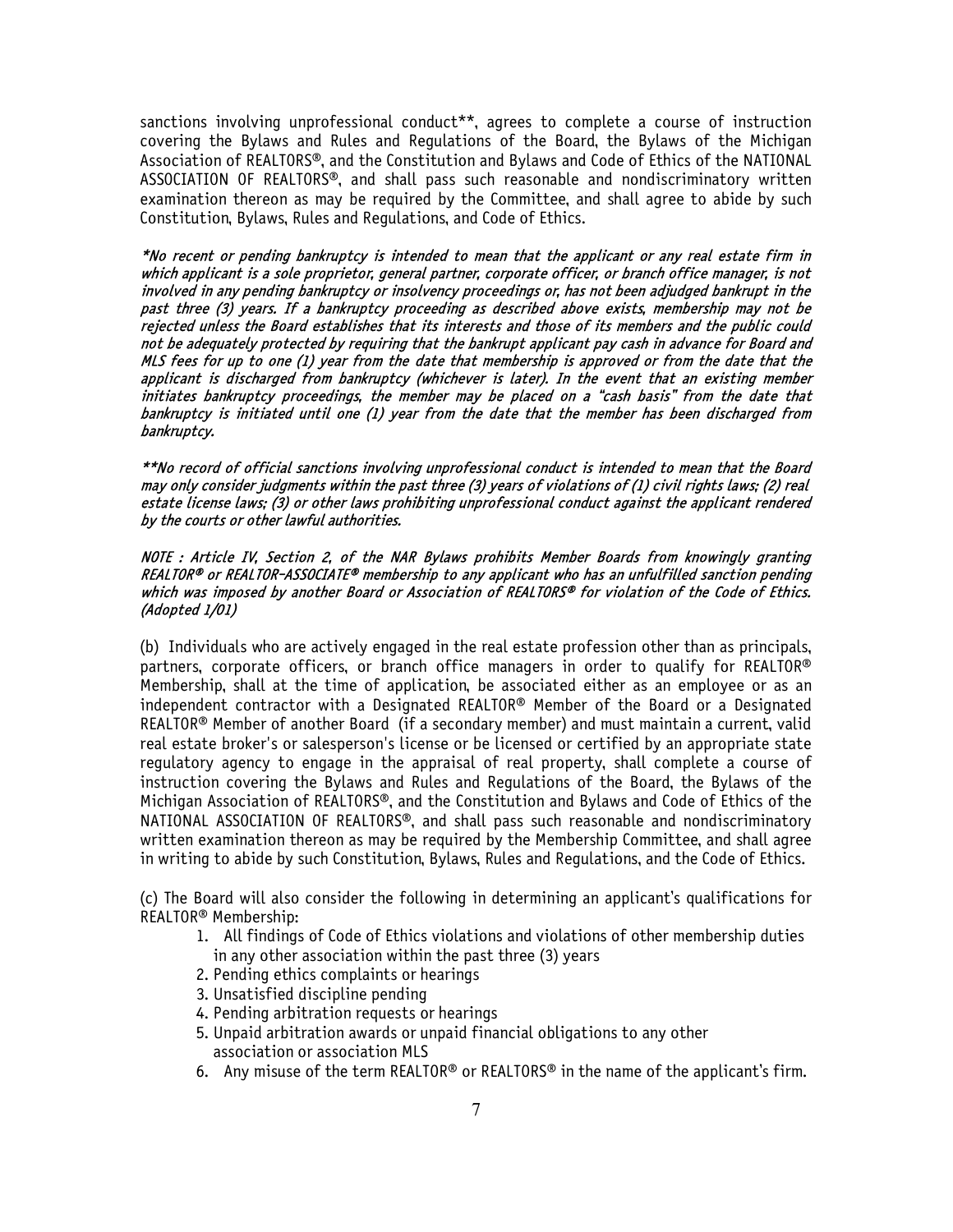"Provisional" membership may be granted in instances where ethics complaints or arbitration requests or hearings are pending in other associations or where the applicant for membership has unsatisfied discipline pending in another association (except for violations of the Code of Ethics; See Article V, Section 2(a) Note) provided all other qualifications for membership have been satisfied. Associations may reconsider the membership status of such individuals when all pending ethics and arbitration matters and related discipline have been resolved or if such matters are not resolved within six months from the date that provisional membership is approved. Provisional members shall be considered REALTORS® and shall be subject to all of the same privileges and obligations of REALTOR® membership. If a member resigns from another association with an ethics complaint or arbitration request pending, the association may condition membership on the applicant's certification that he/she will submit to the pending ethics or arbitration proceeding in accordance with the established procedures of the association to which the applicant has made application and will abide by the decision of the hearing panel. (Amended 1/01)

"Provisional" membership may also be granted pending the applicant's completion of the required New Member Orientation and Code of Ethics training.

### Section 3. Election

The procedure for election to membership shall be as follows:

(a) Applicants for REALTOR® (and REALTOR-ASSOCIATE®) membership shall be granted provisional membership immediately upon submission of a completed application form and remittance of applicable association dues and any application fee. Provisional members shall be considered REALTORS® (or REALTOR-ASSOCIATES®) and shall be subject to all of the same privileges and obligations of membership. Provisional membership is granted subject to subsequent review of the application by the Board of Directors. If the Board of Directors determines that the individual does not meet all of the qualifications for membership as established in the Board's Bylaws, or if the individual does not satisfy all of the requirements of membership (for example, completion of a mandatory orientation program) within 190 days from the association's receipt of the application, membership may, at the discretion of the Board of Directors, be terminated.

(b) Dues shall be computed from the date of application and shall be non-refundable unless the Board of Directors terminates the individual's membership in accordance with subsection (a) above. In such instances, dues shall be returned to the individual, less a prorated amount to cover the number of days that the individual received association services, and any application fee.

(c) The Board of Directors may not terminate any provisional membership without providing the provisional member with advance written notice, an opportunity to appear before the Board of Directors, to call witnesses on his/her behalf, to be represented by counsel, and to make such statements as he/she deems relevant. The Board of Directors may also have counsel present. The Board of Directors shall require that written minutes be made of any hearing before it may electronically or mechanically record the proceedings.

(d) If the Board of Directors determines that provisional membership should be terminated, it shall record its reasons with the Executive Officer. If the Board of Directors believes that termination of provisional membership may become the basis of litigation and a claim of damage by a provisional member, it may specify that termination shall become effective upon entry in a suit by the Board for a declaratory judgment by a court of competent jurisdiction of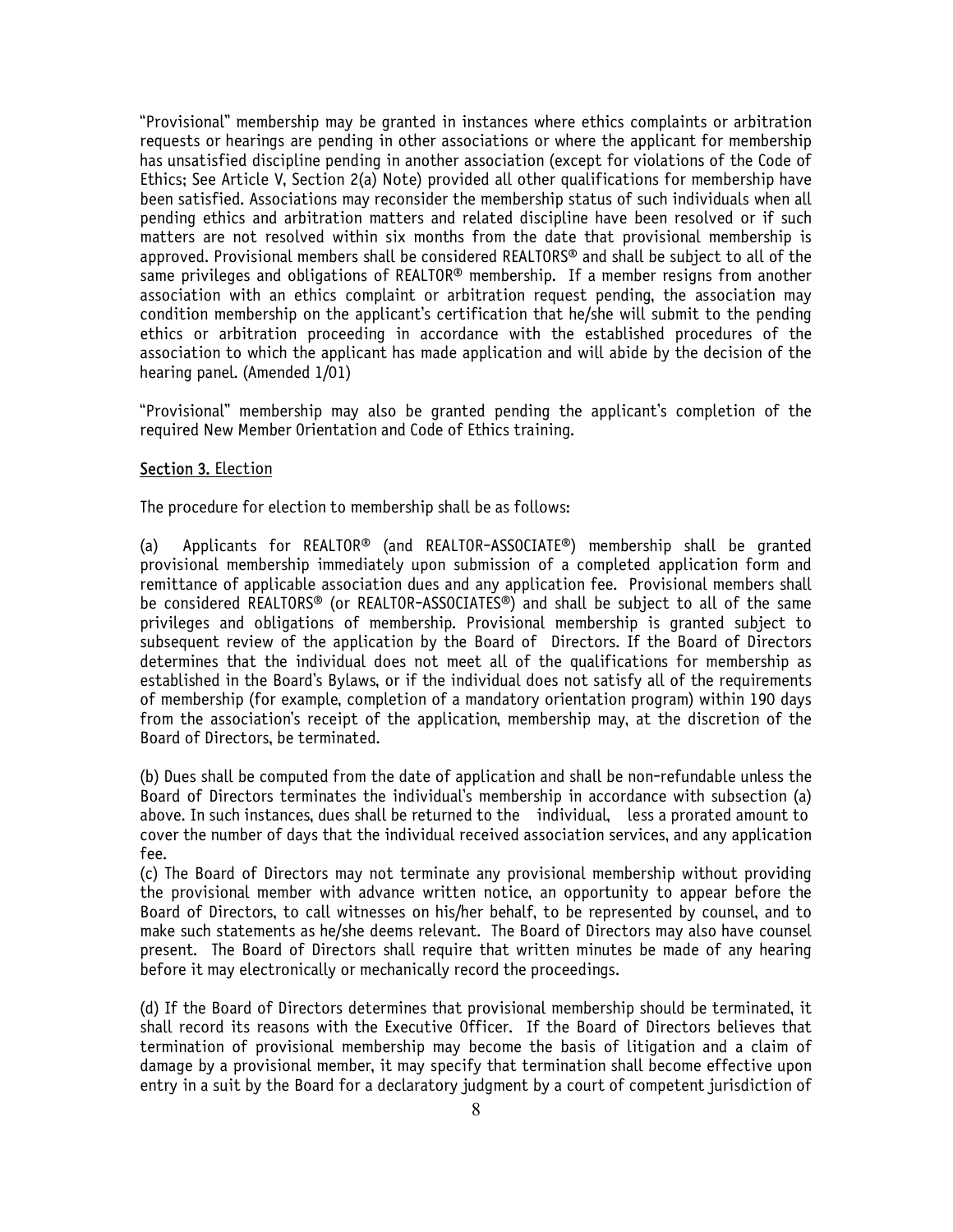a final judgment declaring that the termination violates no rights of the individual.

## Section 4. New Member Code of Ethics and Orientation

Applicants for REALTOR<sup>®</sup> membership and provisional REALTOR<sup>®</sup> members (where applicable) shall complete an orientation program on the Code of Ethics of not less than two (2) hours and thirty (30) minutes of instructional time. This requirement does not apply to applicants for REALTOR® membership or provisional members who have completed comparable orientation in another association, provided that REALTOR® membership has been continuous, or that any break in membership is for one (1) year or less.

Failure to satisfy this requirement within 180 days of the date of application (or, alternatively, the date that provisional membership was granted), will result in denial of the membership application or termination of provisional membership.

#### Note: Orientation programs must meet the learning objectives and minimum criteria established from time to time by the NATIONAL ASSOCIATION OF REALTORS®.

### Section 5. Continuing Member Code of Ethics Training

Effective January 1, 2019, through December 31, 2021, and for successive 3-year periods thereafter, each REALTOR® member of the association (with the exception of REALTOR® members granted REALTOR® Emeritus status by the National Association) shall be required to complete ethics training of not less than two hours and thirty minutes of instructional time. This requirement will be satisfied upon presentation of documentation that the member has completed a course of instruction conducted by this or another REALTOR® association, the State Association of REALTORS® or the NATIONAL ASSOCIATION OF REALTORS® which meets the learning objectives and minimum criteria established by the NATIONAL ASSOCIATION OF REALTORS® from time to time. REALTOR® members who have completed training as a requirement of membership in another association and REALTOR® members who have completed the New Member Code of Ethics Orientation during any 3-year cycle shall not be required to complete additional ethics training until a new 3-year cycle commences.

Failure to satisfy the required periodic ethics training shall be considered a violation of a membership duty. Failure to meet the requirement in any 3-year cycle will result in suspension of membership for the first two months (January and February) of the year following the end of any 3-year cycle or until the requirement is met, whichever occurs sooner. On March 1 of that year, the membership of a member who is still suspended as of that date will be automatically terminated.

#### Section 6. Status Changes

(a) A REALTOR<sup>®</sup> who changes the conditions under which he or she holds membership shall be required to provide written notification to the Board within 30 days. A REALTOR® (nonprincipal) who becomes a principal in the firm with which he has been licensed or, alternatively, becomes a principal in a new firm which will be comprised of REALTOR® principals may be required to satisfy any previously unsatisfied membership requirements applicable to REALTOR® (principal) members but shall, during the period of transition from one status of membership to another, be subject to all of the privileges and obligations of a REALTOR® (principal). If the REALTOR® (non-principal) does not satisfy the requirements established in these Bylaws for the category of membership to which they have transferred within 60 days of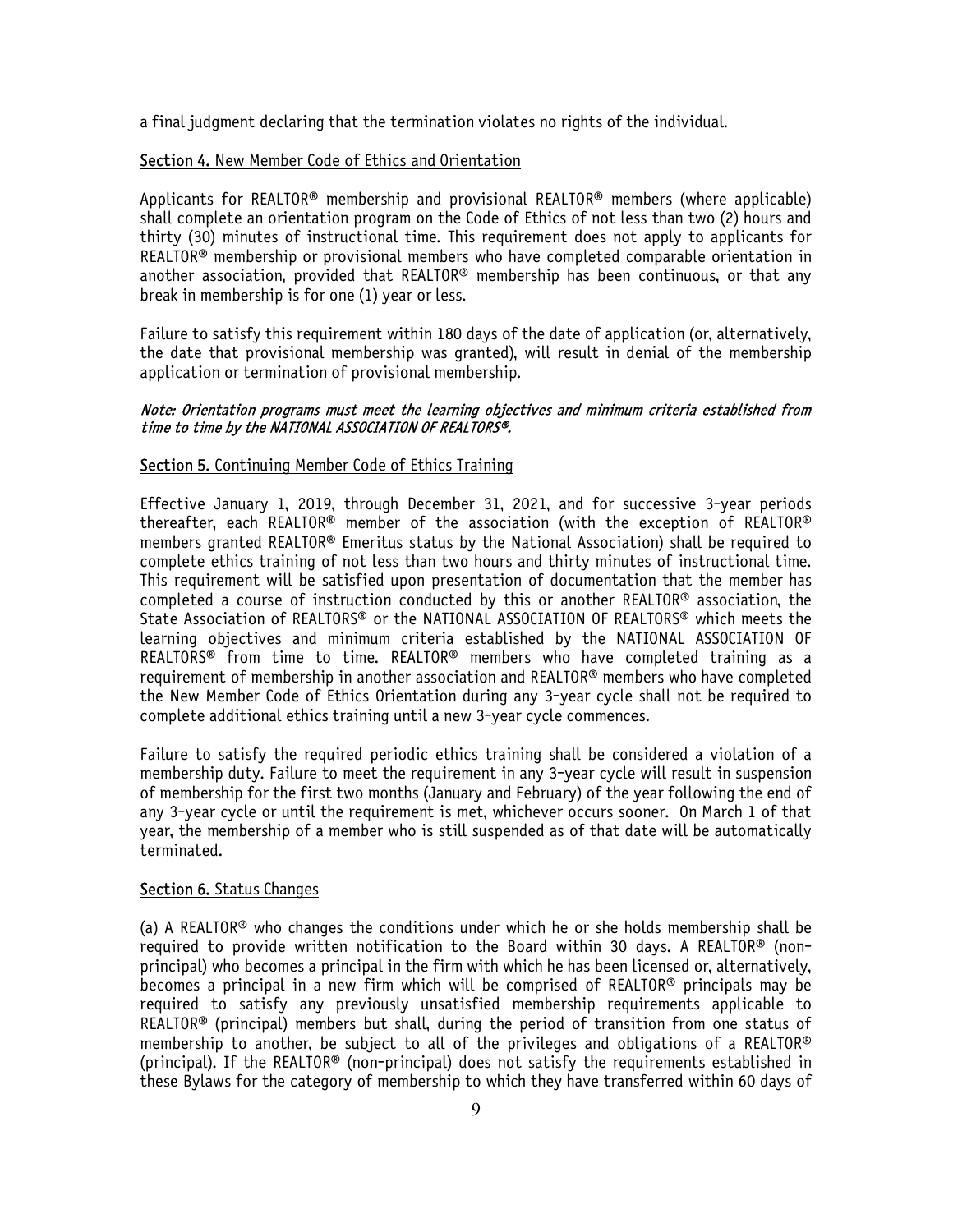the date they advised the Board of their change in status, their new membership application will terminate automatically unless otherwise so directed by the Board of Directors.

A REALTOR® (or REALTOR-ASSOCIATE®) who is transferring his or her license from one firm comprised of REALTOR® principals to another firm comprised of REALTOR® principals shall be subject to all of the privileges and obligations of membership during the period of transition. If the transfer is not completed within 60 days of the date the board is advised of the disaffiliation with the current firm, membership will terminate automatically unless otherwise so directed by the Board of Directors. (The Board of Directors, at its discretion, may waive any qualification which the applicant has already fulfilled in accordance with the Board's Bylaws.)

(b) Any application fee related to a change in membership status shall be reduced by an amount equal to any application fee previously paid by the applicant.

(c) Dues shall be prorated from the first day of the month in which the member is notified of election by the Board of Directors and shall be based on the new membership status for the remainder of the year.

#### Article VI- Privileges and Obligations

#### Section 1.

The privileges and obligations of members, in addition to those otherwise provided in these Bylaws, shall be specified in this Article.

#### Section 2.

Any member of the Board may be reprimanded, fined, placed on probation, suspended, or expelled by the Board of Directors for a violation of these Bylaws and Board Rules and Regulations consistent with these Bylaws, after a hearing as provided in the Code of Ethics and Arbitration Manual of the Board. Although members other than REALTORS<sup>®</sup> are not subject to the Code of Ethics nor its enforcement by the Board, such members are encouraged to abide by the principles established in the Code of Ethics of the NATIONAL ASSOCIATION OF REALTORS® and conduct their business and professional practices accordingly. Further, members other than REALTORS® may, upon recommendation of the Membership Committee, or upon recommendation by a hearing panel of the Professional Standards Committee, be subject to discipline as described above, for any conduct, which in the opinion of the Board of Directors, applied on a nondiscriminatory basis, reflects adversely on the terms REALTOR® or REALTORS®, and the real estate industry, or for conduct that is inconsistent with or adverse to the objectives and purposes of the local Board, the Michigan Association of REALTORS®, and the NATIONAL ASSOCIATION OF REALTORS®.

#### Section 3. Discipline of REALTOR Members.

Any REALTOR® Member of the Board may be disciplined by the Board of Directors for violations of the Code of Ethics or other duties of membership, after a hearing as described in the *Code of* Ethics and Arbitration Manual of the Board, provided that the discipline imposed is consistent with the discipline authorized by the Professional Standards Committee of the NATIONAL ASSOCIATION OF REALTORS<sup>®</sup> as set forth in the *Code of Ethics and Arbitration Manual* of the National Association.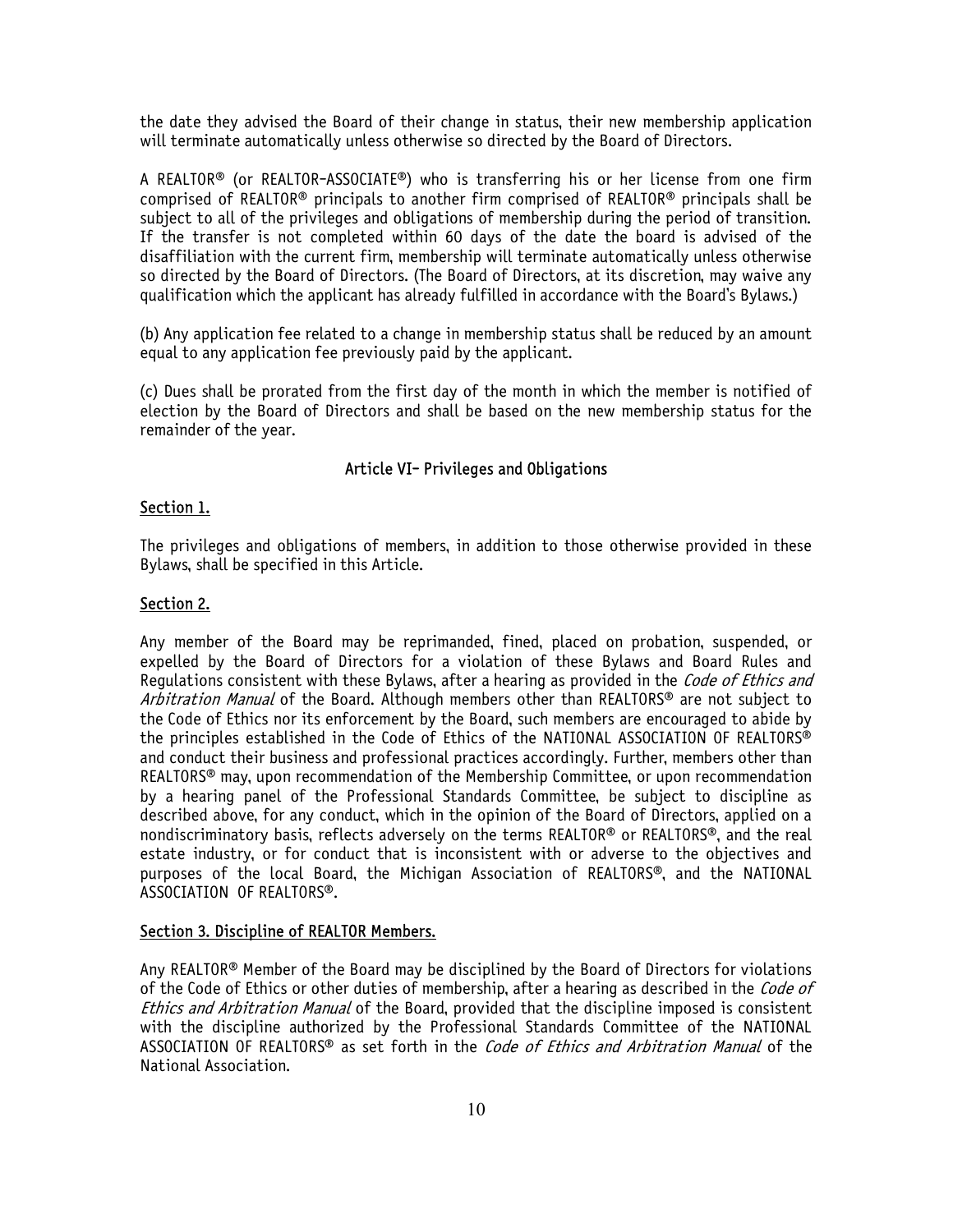## Section 4.

Resignations of members shall become effective when received in writing by the Board of Directors, provided, however, that if any member submitting the resignation is indebted to the Board for dues, fees, fines, or other assessments of the Board or any of its services, departments, divisions, or subsidiaries, the Board may condition the right of the resigning member to reapply for membership upon payment in full of all such monies owed.

### Section 5.

Within seven (7) days of separation from a brokerage, the separated REALTOR<sup>®</sup> must remove any an all signage that identifies the REALTOR® with his/her previous brokerage, or show proof that a third party has been notified to do so. A fine of \$10 per day may be assessed for noncompliance.

## Section 6.

If a member resigns from the Board or otherwise causes membership to terminate with an ethics complaint pending, the complaint shall be processed until the decision of the association with respect to disposition of the complaint is final by this association (if respondent does not hold membership in any other association) or by any other association in which the respondent continues to hold membership. If an ethics respondent resigns or otherwise causes membership in all Board to terminate before an ethics complaint is filed alleging unethical conduct occurred while the respondent was a REALTOR®, the complaint, once filed, shall be processed until the decision of the association with respect to disposition of the complaint is final. In any instance where an ethics hearing is held subsequent to an ethic respondent's resignation or membership termination, any discipline ratified by the Board of Directors shall be held in abeyance until such time as the respondent rejoins an association of REALTORS®.

(a) If a member resigns or otherwise causes membership to terminate, the duty to submit to arbitration (or to mediation if required by the association) continues in effect even after membership lapses or is terminated, provided that the dispute arose while the former member was a REALTOR®. (Amended 1/00, and 11/11)

#### Section 7. REALTOR<sup>®</sup> Members

ONLY REALTOR® members, whether primary or secondary, in good standing whose financial obligations to the Board are paid in full shall be entitled to vote and to hold elective office in the Board. Both Primary and Secondary Members shall be entitled to use the term REALTOR® and REALTORS®; which use shall be subject to the provisions of Article VIII; and have the primary responsibility to safeguard and promote the standards, interests, and welfare of the Board and the real estate profession.

(a) If a REALTOR® Member is a sole proprietor in a firm, a partner in a partnership, or an officer in a corporation and is suspended or expelled, the firm, partnership, or corporation shall not use the terms REALTOR® or REALTORS® in connection with its business during the period of suspension, or until readmission to REALTOR® Membership, or unless connection with the firm, partnership, or corporation is severed, whichever may apply. The membership of all other principals, partners, or corporate officers shall suspend or terminate during the period of suspension of the disciplined member, or until readmission of the disciplined member, or unless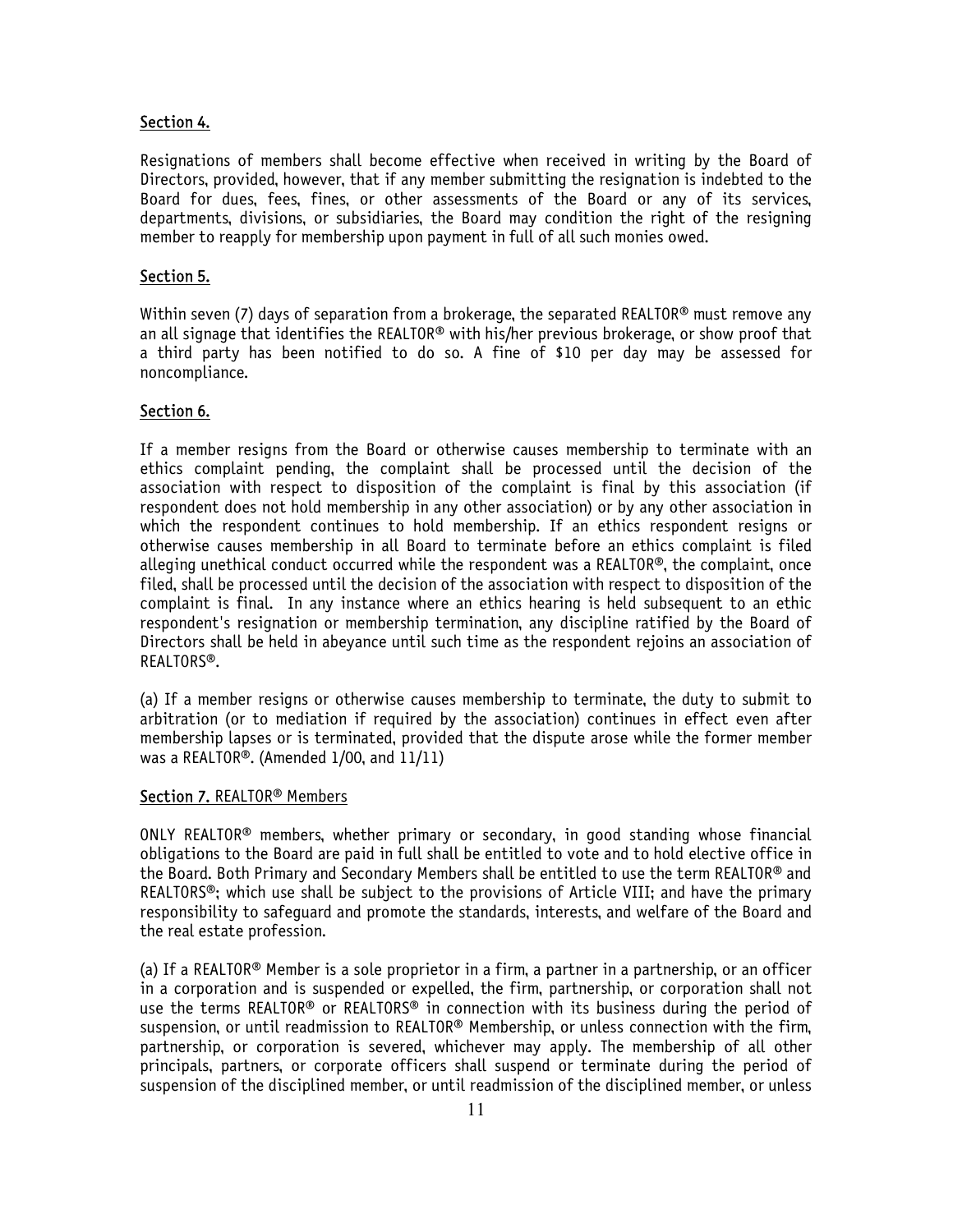connection of the disciplined member with the firm, partnership, or corporation is severed, whichever may apply. Further, the membership of REALTORS<sup>®</sup> other than principals who are employed by or affiliated as independent contractors with the disciplined member shall suspend or terminate during the period of suspension of the disciplined member or until readmission of the disciplined member or until connection of the disciplined member with the firm, partnership or corporation is severed, or unless the REALTOR® member (non-principal) elects to sever his or her connection with the REALTOR® and affiliate with another REALTOR® member in good standing in the board, whichever may apply.

If a REALTOR® Member who is other than a principal in a firm, partnership, or corporation is suspended or expelled, the use of the terms REALTOR® or REALTORS® by the firm, partnership, or corporation shall not be affected.

(b) In any action taken against a REALTOR® Member for suspension or expulsion under Section 6(a) hereof, notice of such action shall be given to all REALTORS® employed by or affiliated as independent contractors with such REALTOR® Members and they shall be advised that the provisions in Article VI, Section 6(a) shall apply.

### Section 8. Institute Affiliate Members

Institute Affiliate Members shall have rights and privileges (other than the right to hold elective office), and be subject to obligations prescribed by the Board of Directors consistent with the Constitution and Bylaws of the NATIONAL ASSOCIATION OF REALTORS®.

### Section 9. Affiliate Members

Affiliate Members shall have rights and privileges (other than the right to hold elective office), and be subject to obligations prescribed by the Board of Directors consistent with the Constitution and Bylaws of the NATIONAL ASSOCIATION OF REALTORS®.

#### Section 10. Public Service Members

Public Service Members shall have rights and privileges (other than the right to vote and hold elective office), and be subject to obligations prescribed by the Board of Directors consistent with the Constitution and Bylaws of the NATIONAL ASSOCIATION OF REALTORS®.

#### Section 11. Honorary Members

Honorary membership shall confer only the right to attend meetings and participate in discussions.

#### Section 12. Student Members

Student membership shall confer only the right to attend meetings and participate in discussions.

## Article VII-Professional Standards and Arbitration

## Section 1.

The responsibility of the Board and of Board members relating to the enforcement of the Code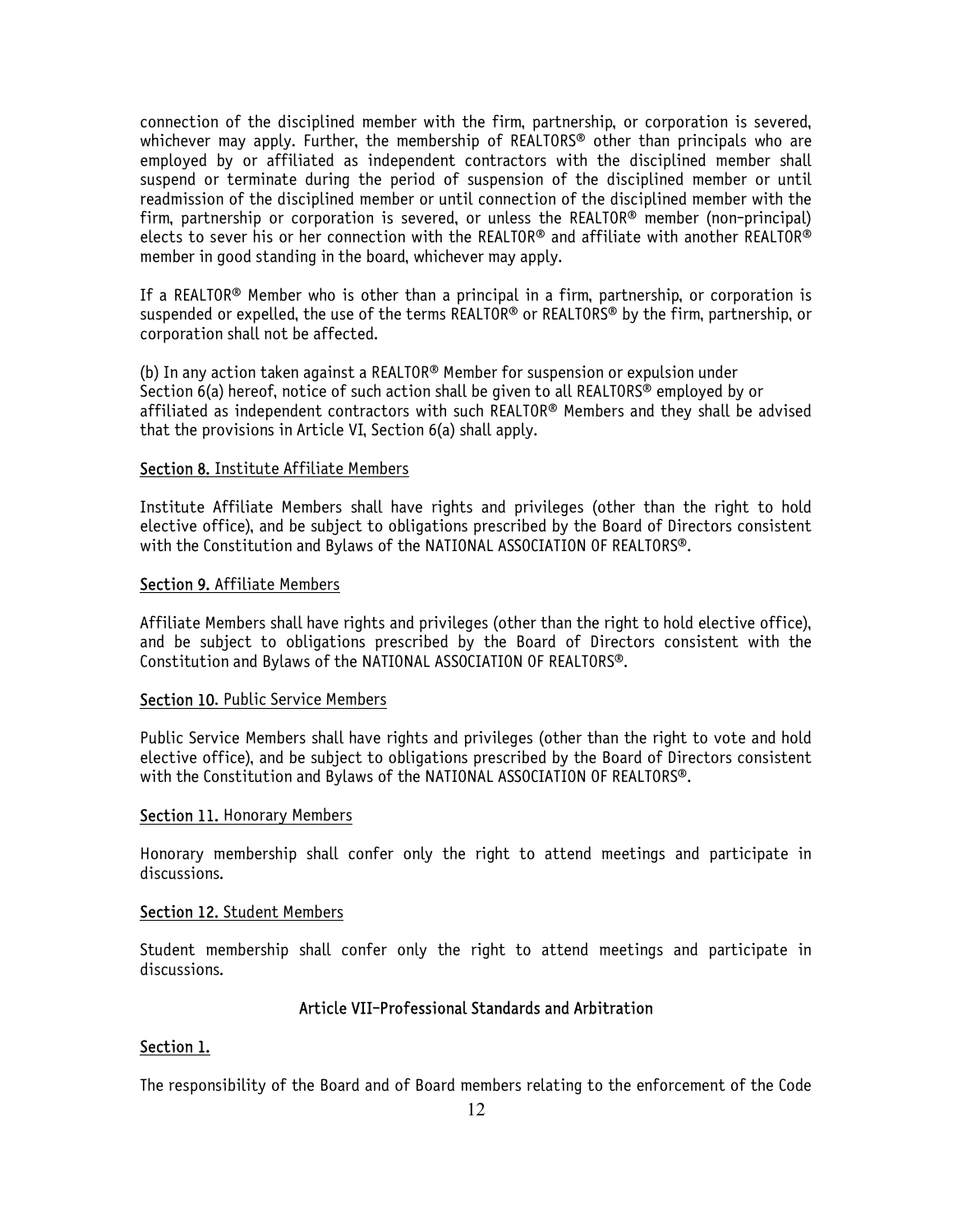of Ethics, the disciplining of Members, and the arbitration of disputes, and the organization and procedures incident thereto, shall be governed by the *Code of Ethics and Arbitration* Manual of the NATIONAL ASSOCIATION OF REALTORS®, as amended from time to time, which is by this reference incorporated into these Bylaws, provided, however, that any provision deemed inconsistent with state law shall be deleted or amended to comply with state law.

# Section 2.

It shall be the duty and responsibility of every REALTOR® Member of this Board to abide by the Constitution and Bylaws and the Rules and Regulations of the Board, the Constitution and Bylaws of the Michigan Association of REALTORS®, the Constitution and Bylaws of the NATIONAL ASSOCIATION OF REALTORS®, and to abide by the Code of Ethics of the NATIONAL ASSOCIATION OF REALTORS®, including the duty to arbitrate controversies arising out of real estate transactions as specified by Article 17 of the Code of Ethics, and as further defined and in accordance with the procedures set forth in the *Code of Ethics and Arbitration Manual* of this Board as from time to time amended.

## Article VIII-Use of the Terms REALTOR® and REALTORS®

## Section 1.

Use of the terms REALTOR® and REALTORS® by members shall, at all times, be subject to the provisions of the Constitution and Bylaws of the NATIONAL ASSOCIATION OF REALTORS® and to the Rules and Regulations prescribed by its Board of Directors. The Board shall have the authority to control, jointly and in full cooperation with the NATIONAL ASSOCIATION OF REALTORS®, use of the terms within its jurisdiction. Any misuse of the terms by members is a violation of a membership duty and may subject members to disciplinary action by the Board of Directors after a hearing as provided for in the association's Code of Ethics and Arbitration Manual.

## Section 2.

REALTOR® Members of the Board shall have the privilege of using the terms REALTOR® and REALTORS<sup>®</sup> in connection with their places of business within the state or a state contiguous thereto so long as they remain REALTOR® Members in good standing. No other class of members shall have this privilege.

A REALTOR® principal member may use the terms REALTOR® and REALTORS®, only if all the principals of such firm, partnership, or corporation who are actively engaged in the real estate profession within the state or a state contiguous thereto are REALTOR® members or Institute Affiliate members.

## Section 3.

A REALTOR® principal member may use the terms REALTOR® and REALTORS®, only if all the principals of such firm, partnership, or corporation who are actively engaged in the real estate profession within the state or a state contiguous thereto are REALTOR® members or Institute Affiliate members.

(a) In the case of a REALTOR<sup>®</sup> Member who is a principal of a real estate firm, partnership, or corporation whose business activity is substantially all commercial, the right to use the term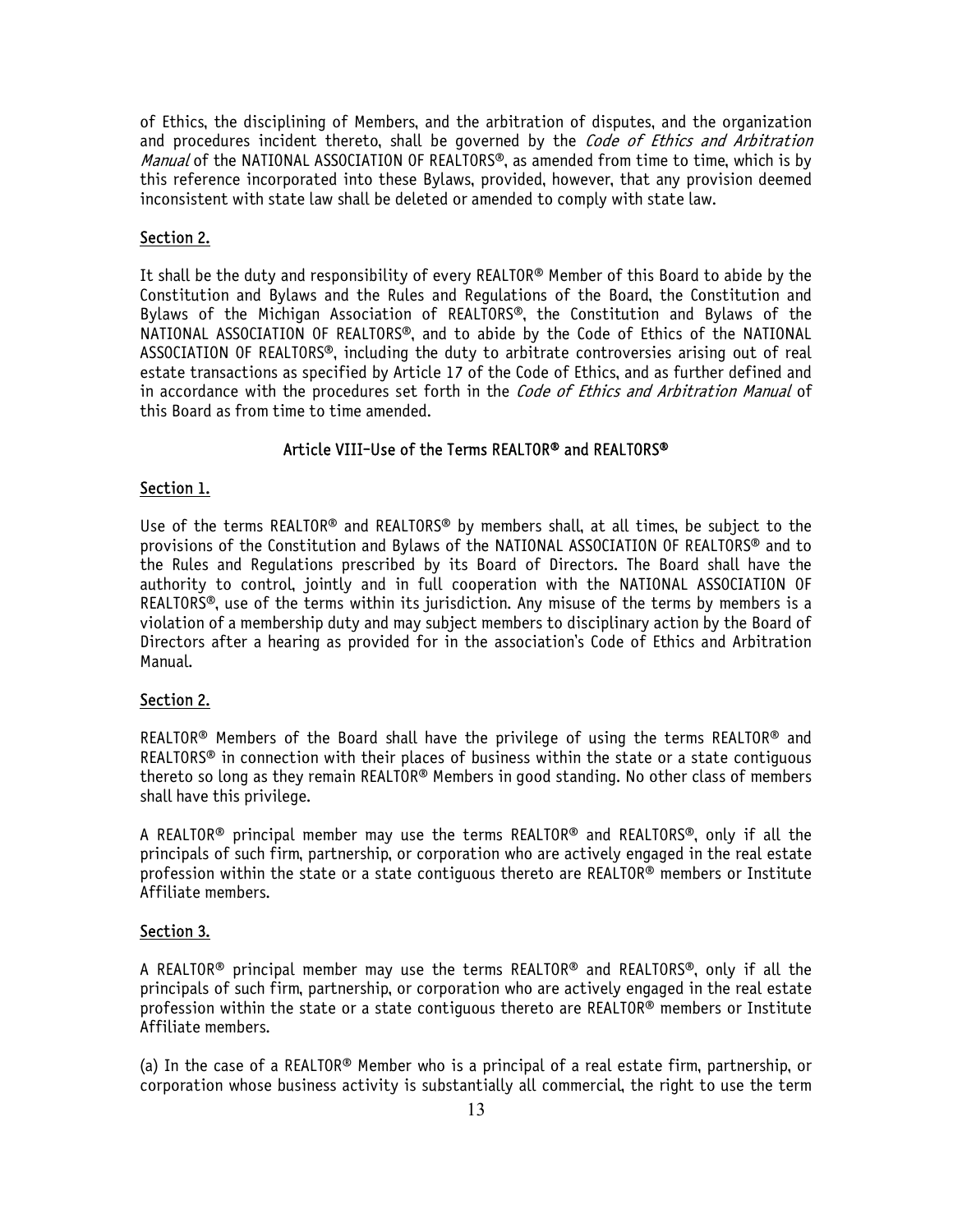REALTOR® or REALTORS® shall be limited to office locations in which a principal, partner, corporate officer, or branch office manager of the firm, partnership, or corporation holds REALTOR® Membership. If a firm, partnership, or corporation operates additional places of business in which no principal, partner, corporate officer or branch office manager holds REALTOR® membership, the term REALTOR® or REALTORS® may not be used in any reference to those additional places of business.

## Section 4.

Institute Affiliate Members shall not use the terms REALTOR® or REALTORS®, nor the imprint of the emblem seal of the NATIONAL ASSOCIATION OF REALTORS ®.

#### Article IX-State and National Memberships

#### Section 1.

The Board shall be a Member of the NATIONAL ASSOCIATION OF REALTORS ® and the Michigan Association of REALTORS®. By reason of the Board's Membership, each REALTOR® Member of the member Board shall be entitled to membership in the NATIONAL ASSOCIATION OF REALTORS ® and the Michigan Association of REALTORS® without further payment of dues. The Board shall continue as a member of the state and national associations, unless by a majority vote of all of its REALTOR® members, decision is made to withdraw, in which case the state and national associations shall be notified at least one month in advance of the date designated for the termination of such membership.

## Section 2.

The Board recognizes the exclusive property rights of the NATIONAL ASSOCIATION OF REALTORS ® in the terms REALTOR® and REALTORS®. The Board shall discontinue use of the terms in any form in its name, upon ceasing to be a member of the NATIONAL ASSOCIATION OF REALTORS  $\Phi$ , or upon a determination by the Board of Directors of the NATIONAL ASSOCIATION OF REALTORS  $\Phi$ that it has violated the conditions imposed upon the terms.

#### Section 3.

The Board adopts the Code of Ethics of the NATIONAL ASSOCIATION OF REALTORS ® and agrees to enforce the Code among its REALTOR® and REALTOR® Associate Members. The Board and all of its Members agree to abide by the Constitution, Bylaws, Rules and Regulations, and policies of the NATIONAL ASSOCIATION.

#### Article X-Dues, Fees and Finances

#### Section 1. Certification by REALTOR<sup>®</sup>

"Designated" REALTOR® Members of the Board shall certify to the Board during the month of January each year, on a form provided by the Board, a complete listing of all individuals licensed or certified in the REALTOR'S® office(s) and shall designate a primary Board for each individual who holds membership. Designated REALTORS® shall also identify any non-member licensees in the REALTOR'S® office(s) and if Designated REALTOR® dues have been paid to another Board based on said non-member licensees, the Designated REALTOR® shall identify the Board to which dues have been remitted. These declarations shall be used for purposes of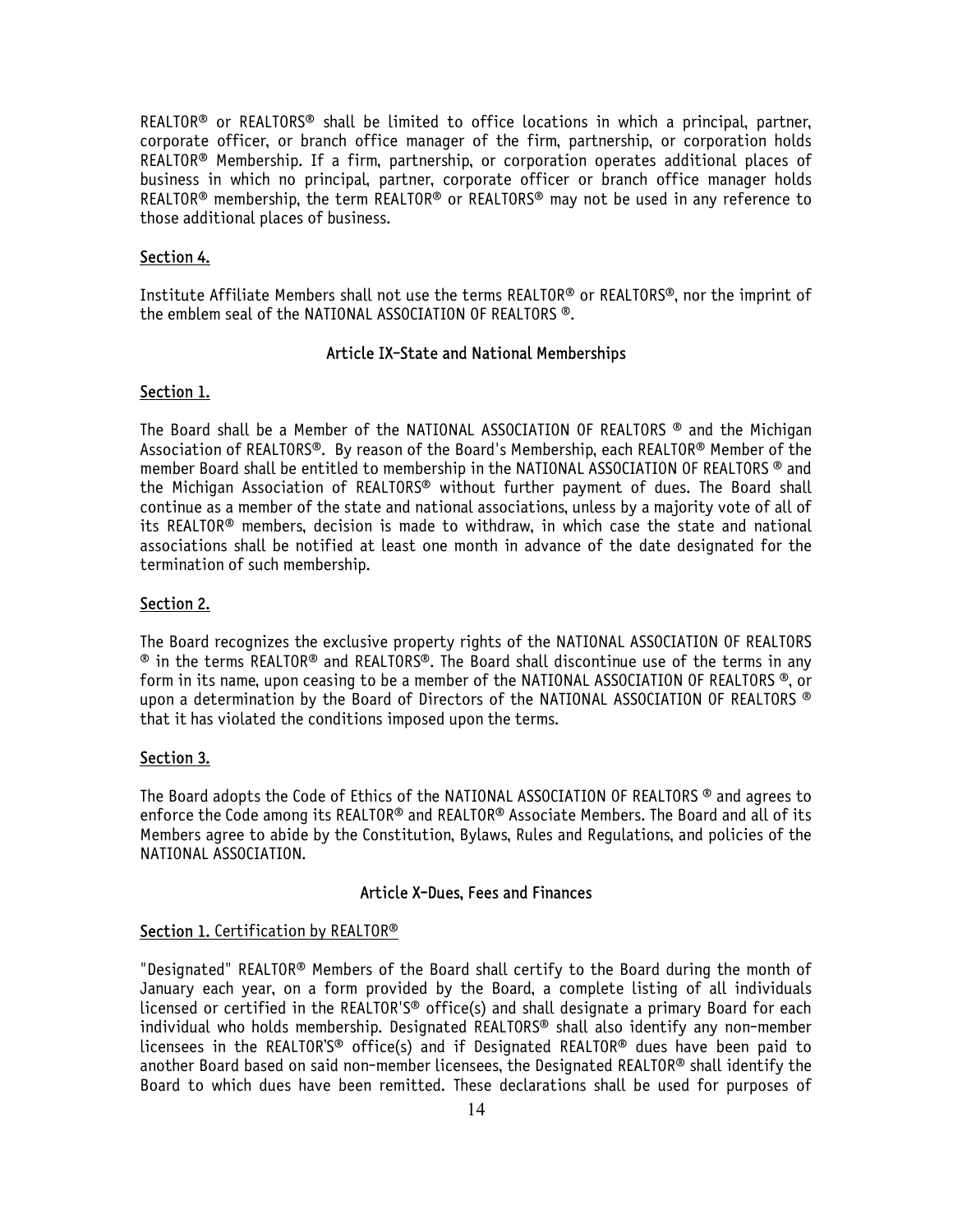calculating dues under Article X, Section 3(a) of the Bylaws. Designated REALTOR® Members shall also notify the Board of any additional individual(s) licensed or certified with the firm(s) within 15 days of the date of affiliation or severance of the individual.

A REALTOR® Broker who is a member of the Hillsdale County Board of REALTORS® shall certify periodically, a list of the licensees affiliated with their brokerage who are actively engaged in listing, selling, leasing, managing, counseling or appraising real property. They shall also provide a list of licensees who act as office staff or personal assistants, but who do NOT engage in listing, selling, leasing, managing, counseling or appraising real property.

#### Section 2. Application Fee

The Board of Directors may adopt an application fee for REALTOR® membership in a reasonable amount, not exceeding three times the amount of the annual dues for REALTOR® Membership which shall be required to accompany each application for REALTOR<sup>®</sup> Membership, and which shall become the property of the Board upon final approval of the application.

#### Section 3. Dues. The annual dues of Members shall be as follows:

(a) Designated REALTOR® Members. The annual dues of each Designated REALTOR® Member shall be in such amount as established annually by the Board of Directors, plus an additional amount to be established annually by the Board of Directors times the number of real estate salespersons and licensed or certified appraisers who (1) are employed by or affiliated as independent contractors, or who are otherwise directly or indirectly licensed with such REALTOR<sup>®</sup> Member, and (2) are not REALTOR<sup>®</sup> Members of any Board in the state or a state contiguous thereto or Institute Affiliate Members of the Board. In calculating the dues payable to the Board by a Designated REALTOR® Member, non-member licensees as defined in (1) and (2) of this paragraph shall not be included in the computation of dues if the Designated REALTOR® has paid dues based on said non-member licensees in another Board in the state or a state contiguous thereto, provided the Designated REALTOR® notifies the Board in writing of the identity of the Board to which dues have been remitted. In the case of a Designated REALTOR® Member in a firm, partnership, or corporation whose business activity is substantially all commercial, any assessments for non-member licensees shall be limited to licensees affiliated with the Designated REALTOR® (as defined in (1) and (2) of this paragraph) in the office where the Designated REALTOR<sup>®</sup> holds membership, and any other offices of the firm located within the jurisdiction of the Board. (Amended 1/01)

A REALTOR® Member of a member Board shall be held to be any member who has a place or places of business within the state or a state contiguous thereto and who, as a principal, partner, corporate officer or branch office manager of a real estate firm, partnership, or corporation, is actively engaged in the real estate profession as defined in Article III, Section 1, of the Constitution of the NATIONAL ASSOCIATION OF REALTORS®. An individual shall be deemed to be licensed with a REALTOR<sup>®</sup> if the license of the individual is held by the REALTOR<sup>®</sup>, or by any BROKER who is licensed with the REALTOR®, or by any entity in which the REALTOR® has a direct or indirect ownership interest and which is engaged in other aspects of the real estate business (except as provided for in Section 2(a)(1) hereof) provided that such licensee is not otherwise included in the computation of dues payable by the principal of the entity.

A REALTOR® with a direct or indirect ownership in an entity engaged exclusively in soliciting and/or referring clients and customers to the REALTOR® for consideration on a substantially exclusive basis shall annually file with the association on a form approved by the association a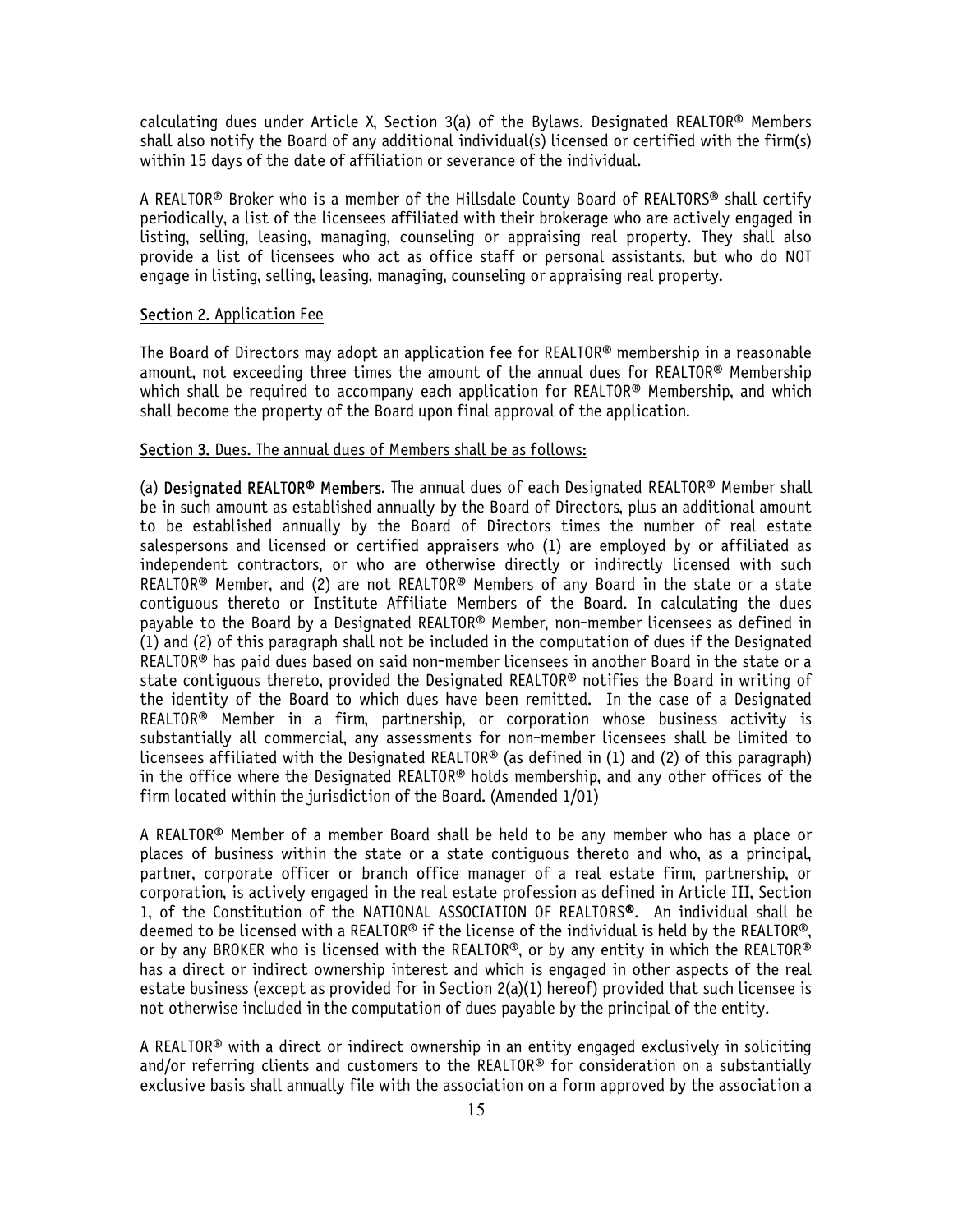list of the licensees affiliated with that entity and shall certify that all of the licensees affiliated with the entity are solely engaged in referring clients and customers and are not engaged in listing, selling, leasing, managing, counseling or appraising real property. The individuals disclosed on such form shall not be deemed to be licensed with the REALTOR® filing the form for purposes of this section and shall not be included in calculating the annual dues of the Designated REALTOR®. Designated REALTORS® shall notify the association within three (3) days of any change in status of licensees in a referral firm.

The exemption for any licensee included on the certification form shall automatically be revoked upon the individual being engaged in real estate licensed activities (listing, selling, leasing, renting, managing, counseling, or appraising real property) other than referrals, and dues for the current fiscal year shall be payable.

Membership dues shall be prorated for any licensee included on a certification form submitted to the association who during the same calendar year applies for REALTOR® or REALTOR-ASSOCIATE® membership in the association. However, membership dues shall not be prorated if the licensee held REALTOR® or REALTOR-ASSOCIATE® membership during the preceding calendar year.

#### (b) REALTOR® Members Dues

The annual dues of REALTOR® members other than the designated REALTOR® shall be as established annually by the Board of Directors.

(b) Institute Affiliate Members: The annual dues for each Institute Affiliate Member shall be as established in Article II of the Bylaws of the NATIONAL ASSOCIATION OF REALTORS®.

NOTE: The Institutes, Societies and Councils of the National Association shall be responsible for collecting and remitting dues to the National Association for Institute Affiliate Members (\$75.00) The National Association shall credit \$25.00 to the account of a local association for each Institute Affiliate Member whose office address is within the assigned territorial jurisdiction of a Commercial Overlay Board (COB), the \$25.00 amount will be credited to the COB, unless the Institute Affiliate Member directs that the dues be distributed to the other board. The National Association shall also credit \$25.00 to the account of state associations for each Institute Affiliate Member whose office address is located within the territorial jurisdiction of the state association. Local and state associations may not establish any additional entrance, initiation fees or dues for Institute Affiliate Members, but may provide service packages to which Institute Affiliate Members may voluntarily subscribe. (Amended 1/02)

(c) Affiliate Members: The dues of each Affiliate Member shall be in such amount as established by the Board of Directors.

(d) Public Service Members: The dues of each Public Service Member shall be in such amount as established by the Board of Directors.

(e) Honorary Members Dues payable, if any, shall be at the discretion of the Board of Directors.

(f) Student Members: Dues payable, if any, shall be at the discretion of the Board of Directors.

#### Section 4. Assessment of Dues

Dues for all members shall be payable annually in advance on the first day of January. Dues for new members shall be computed from the date of application and granting of provisional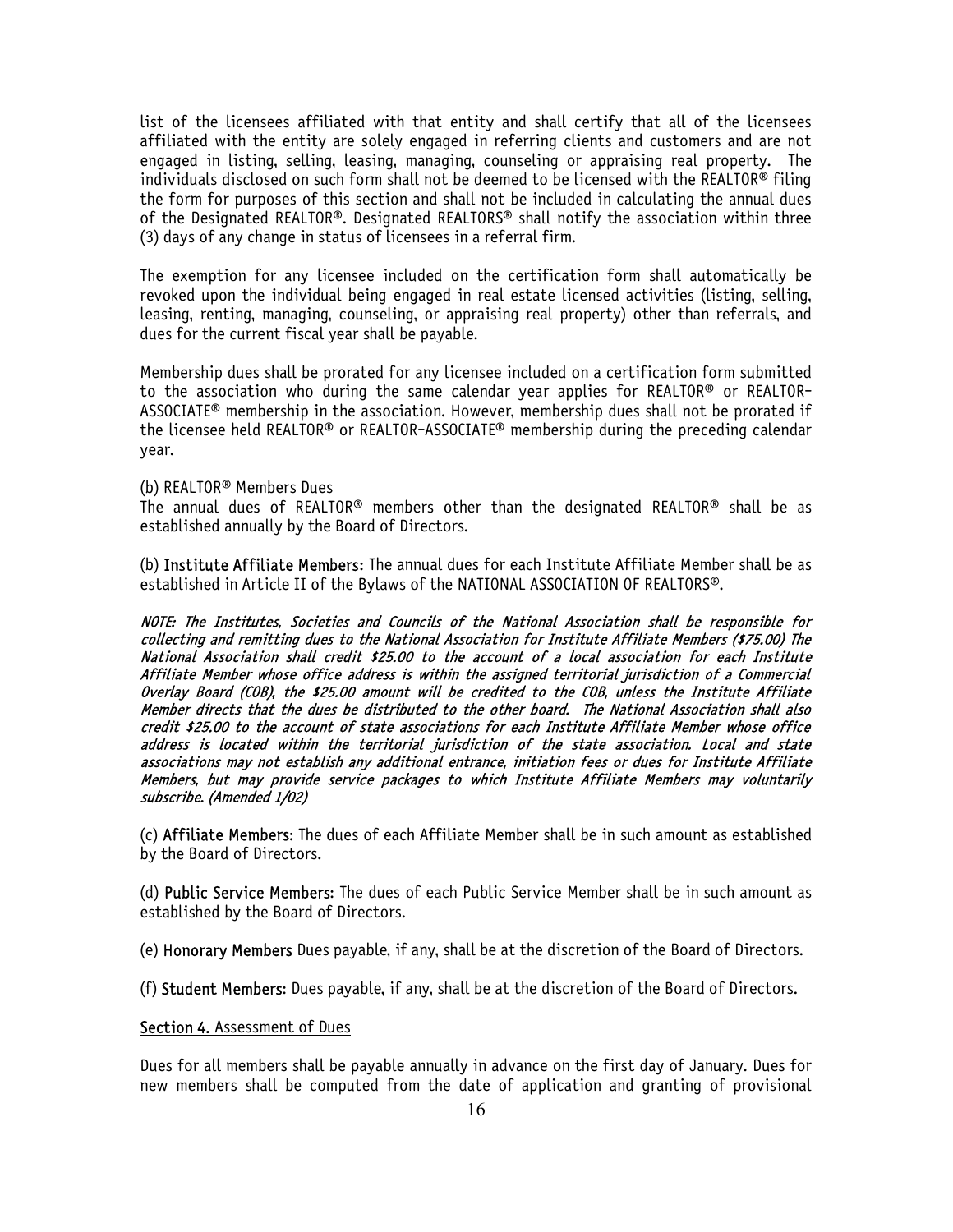membership. Dues must be made payable to and received by the Board Office.

- (a) In the event a sales licensee or licensed or certified appraiser who holds REALTOR® membership is dropped for nonpayment of Board dues, and the individual remains with the designated REALTOR'S firm, the dues obligation of the Designated REALTOR® (as set forth in Article X, Section 3(a) will be increased to reflect the addition of a non-member licensee. Dues shall be calculated from the first day of the current fiscal year and are payable within 30 days of the notice of termination.
- (b) As a service to the Broker, annual dues will be billed to each licensee affiliated with his/her firm. Annual dues notices will be handled as follows:

(1) Annual dues notices will be mailed to all licensees in November.

(2) A notice of dues not paid by January 1 will be sent to each Broker for all licensees affiliated with his/her firm.

(3) Individual notices of unpaid dues will be mailed or delivered to the Broker office for each licensee.

(4) A grace period of 10 days will be extended for unpaid dues.

(5) Dues not paid by January 10 will be assessed a 10% late fee.

(6) If dues are not paid by February 1, the licensees membership will be terminated.

(7) Upon termination of the licensee's membership, the Broker will be notified and must either pay the non-member assessment for the non-member licensee, or remove the license from affiliation with his/her firm.

(8) If the licensee's membership is terminated and non member assessments are not paid by the Broker, and if the licensee has not been removed from affiliation with the Broker, the Broker will be found in default, and all services to the Broker and the Broker office shall be terminated. All other licensees who are affiliated with said Broker may maintain their member services if they transfer their licenses to another broker office which is a member of the Board in good standing.

## Section 5. Nonpayment of Financial Obligations

If dues, fees, fines, or other assessments including amounts owed to the Board or the Board's Multiple Listing Service are not paid within one month after the due date, the nonpaying member is subject to suspension at the discretion of the Board of Directors. However, no action shall be taken to suspend or expel a member for nonpayment of disputed amounts until the accuracy of the amount owed has been confirmed by the Board of Directors. A former member who has his/her membership terminated for nonpayment of dues, fees, fines, or other assessments duly levied in accordance with the provisions of these Bylaws or the provisions of other Rules and Regulations of the Board or any of its services, departments, divisions or subsidiaries may apply for reinstatement in a manner prescribed for new applicants for membership, after making payment in full of all accounts due as of the date of termination.

#### Section 6. Deposit

All money received by the Board for any purpose shall be deposited to the credit of the Board in a financial institution or institutions selected by resolution of the Board of Directors.

## Section 7. Expenditures

Any expenditure exceeding \$200.00 other than budgeted items shall be approved by the Board of Directors.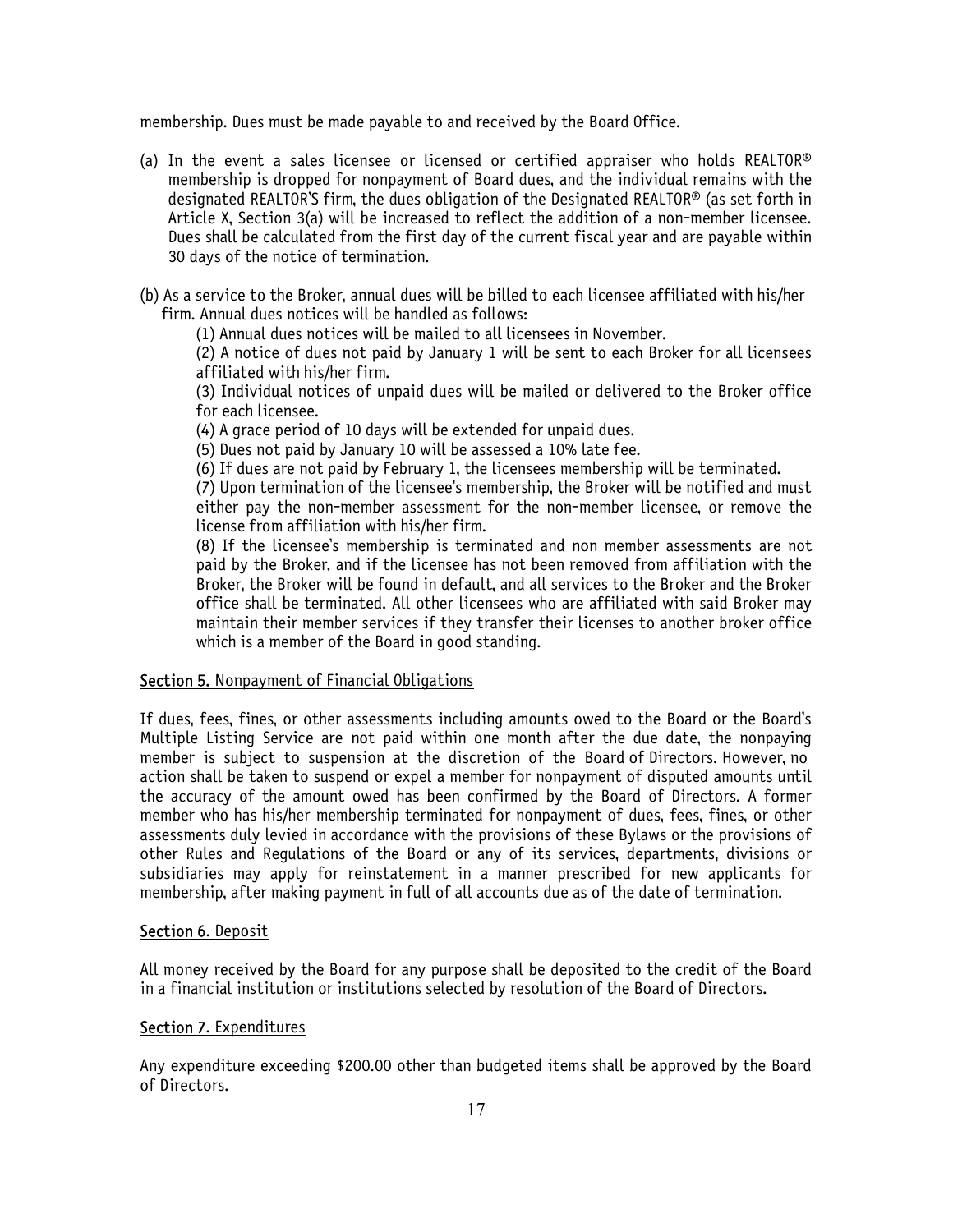- (a) Bills for approved expenses will be paid upon receipt.
- (b) All payments shall be made by Board check as authorized by the Board of Directors.

### Section 8. Budget

The annual budget for the Board shall be prepared by the Finance Committee and submitted to the Board of Directors for Approval.

## Article XI-Officers, Directors and Staff

### Section 1. Officers

The elective officers of the Board shall be: President, Vice-President, and Treasurer. They shall be elected for terms of one year. Following completion of a one-year term, the Vice President shall move up to become President for the following year. The President shall, at the end of his/her term, become a Director (Past President) for one year.

The officers of the Board (President, Vice President, Treasurer, and Past President) shall constitute the Executive Committee and shall be responsible for overseeing the activity of the Board Office. The Executive Committee shall be responsible for interviewing, hiring, evaluation and dismissal of Board Office staff, and for dealing with the business of the Board Office as it may arise and require action.

(a) Duties of Officers.

(1) The duties of the officers shall be such as their titles, by general usage, would indicate and such as may be assigned to them by the Board of Directors.

(2) It shall be the particular duty of the President to chair all meetings of the Board of Directors and of the general membership. The President shall be an ex-officio member of all committees.

(3) It shall be the particular duty of the Vice President to act as second in command and to serve in the President's place if the President is unable to complete his or her term of office. The Vice President also fills in for the President when it occasionally becomes necessary. He or she must be able to represent the President and therefore must work closely with the President. The Vice President shall be an ex-officio member of all standing committees.

(4) It shall be the particular duty of the Executive Officer to oversee the recording and safeguarding of all minutes of the Board of Directors and general membership meetings and to ensure that transcripts of those minutes are provided for each successive meeting. It shall also be the duty of the Executive Officer to oversee the maintenance of the historical documents of the organization.

(5) It shall be the particular duty of the Treasurer to submit to the membership at each general membership meeting, or more often if so directed by the Board of Directors, a written accounting of all assets and liabilities of the Board and a funds statement detailing all cash inflows and outflows for the preceding period. The Treasurer is responsible for the yearly budget proposal and provides detailed monthly reports for deposits and disbursements. He or she shall serve as chair of the Finance Committee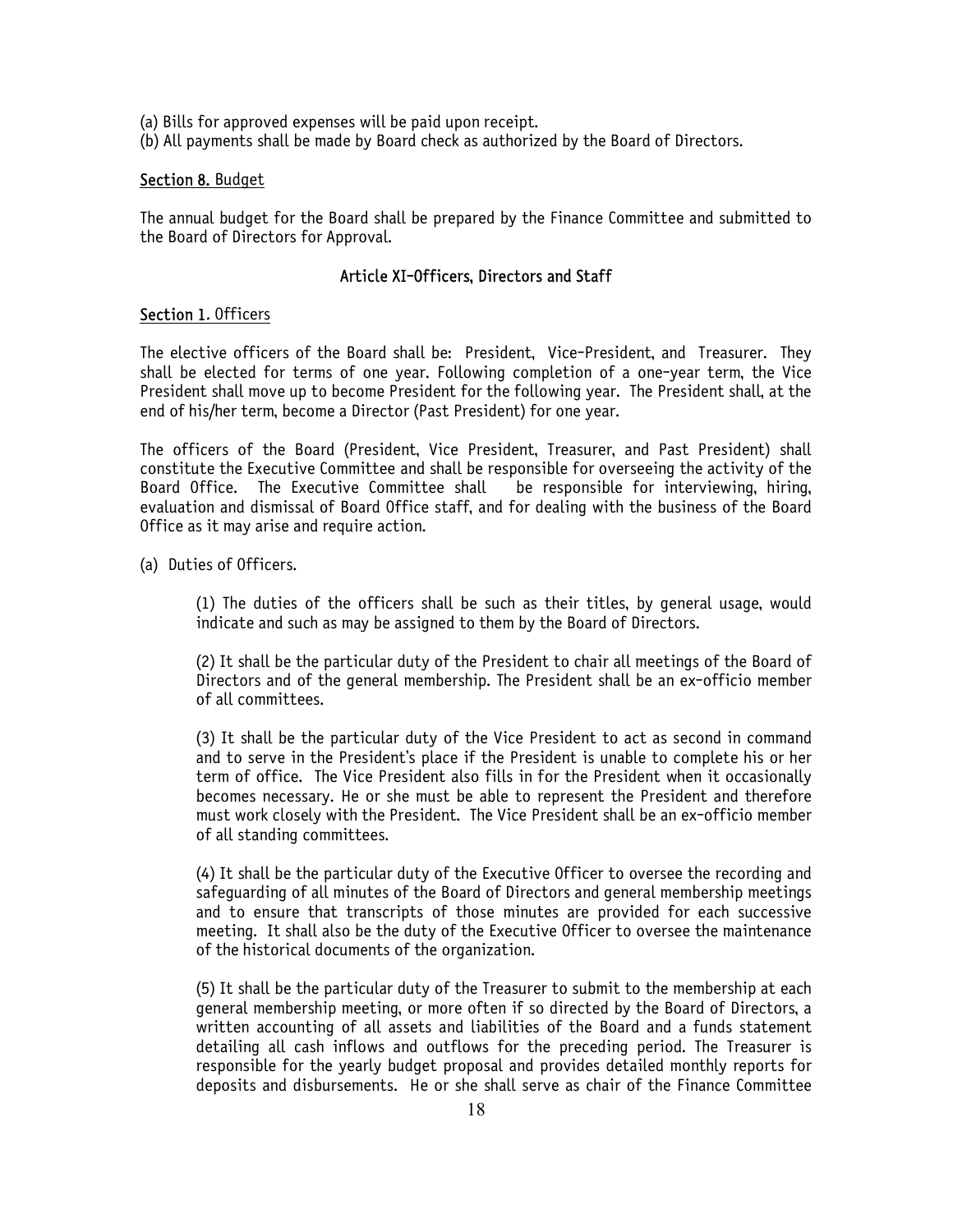and has the authority to sign checks.

(6) It shall be the particular duty of the Directors to help clarify problems and have input by attending meetings. They shall be in charge of specific tasks as required by the Board of Directors. Directors are elected for three-year terms.

## Section 2. Executive Officer

There shall be an Executive Officer, appointed by the Board of Directors, who shall be the chief administrative officer of the Board. The Executive Officer shall have the authority to hire, supervise, evaluate and terminate other staff, if any, and shall perform such other duties as prescribed by the Board of Directors.

(a) It shall be the particular duty of the Executive Officer to keep the records of the Board and to carry on all necessary correspondence with the NATIONAL ASSOCIATION OF REALTORS® and the Michigan Association of REALTORS®. The Executive Officer shall have

such other duties as are prescribed by the Board of Directors and outlined in his or her Employment Contract.

## Section 3. Directors

The governing body of the Board shall be a Board of Directors consisting of seven members, including the elected officers, the immediate past president of the Board, and three elected REALTOR® Members of the Board. Directors shall be elected to serve for terms of two years. As many Directors shall be elected each year as are required to fill vacancies.

- (a) Directors must have held a real estate license for at least two years.
- (b) Directors must have completed at least 12 transactions in the 2 years prior to election, OR hold a broker's license.

## Section 4. Election of Officers and Directors

- (a) At least two months before the annual election a Nominating Committee of two REALTOR® Members plus the immediate Past President of the Board shall be appointed by the President with the approval of the Board of Directors. The Nominating Committee shall select at least one candidate for each position to be filled on the Board of Directors. The slate of officer nominees for the Board Election, drafted by the Nominating Committee and approved by the Board of Directors, shall be mailed to all members eligible to vote at least five (5) weeks prior the election. Additional candidates for the offices to be filled may be placed in nomination by petition signed by at least 20 percent of the REALTOR® members eligible to vote. The petition shall be filed with the Executive Officer at least two weeks before the election. The Executive Officer shall send notice of such additional nominations to all active members before the election.
- (b) Election shall be by ballot and all votes shall be cast in person. The ballot shall contain the names of all candidates and the offices for which they are nominated.

(1) Ballots may be cast during regular Board Office hours on any day of the designated annual Election Week.

(2) Absentee ballots may be cast at the Board Office, during regular Board Office Hours,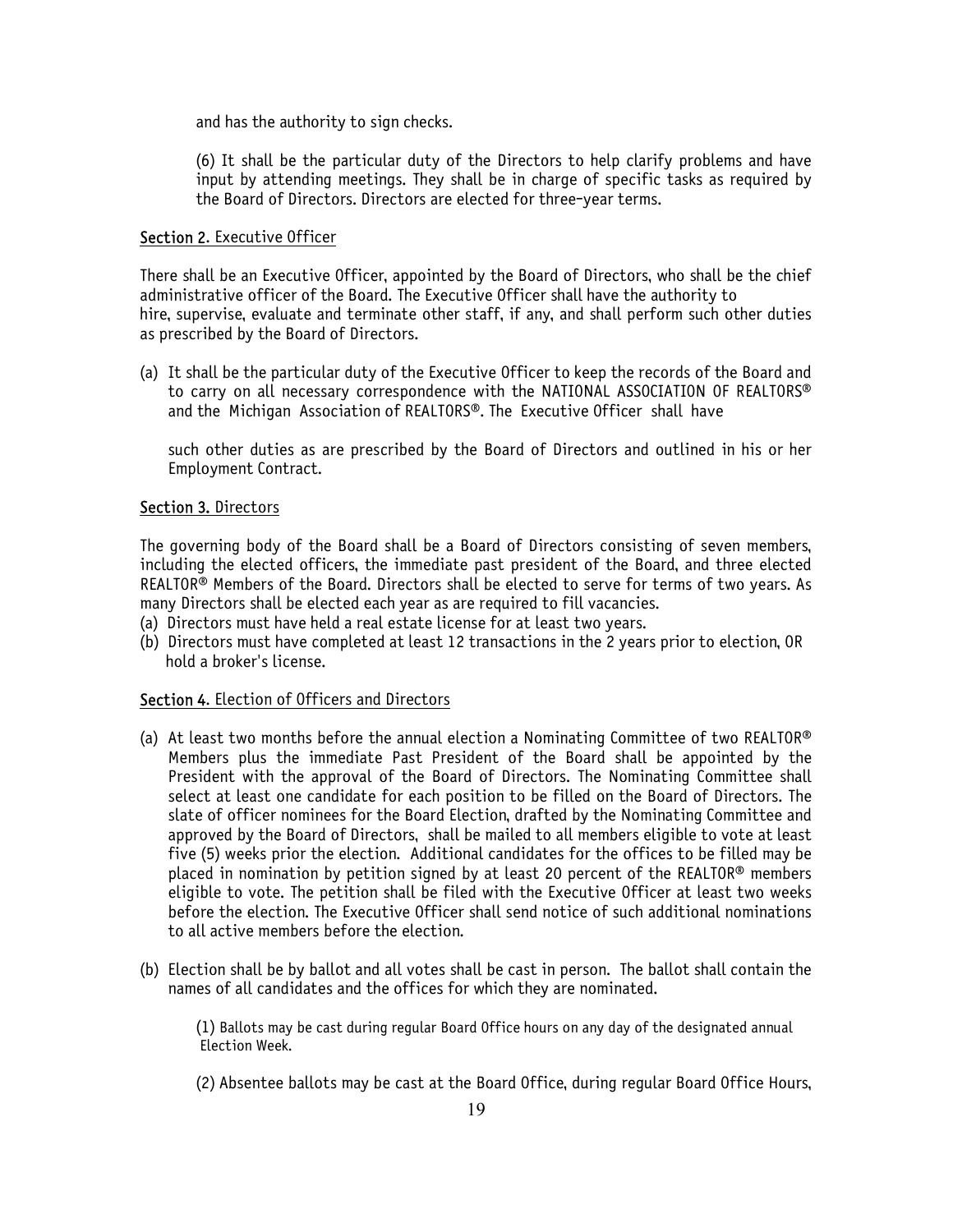any time up to two weeks, prior to the designated Election Day.

(3) All votes cast will be counted and the winners announced in the Board Newsletter.

- (c) An independent third party shall count the ballots.
- (d) The structure of the Board of Directors shall be as follows: No more than two of the members may be from one company.

(i) In the event that any election of officers results in more officers being elected from one company than are permitted by these Bylaws, those so elected will be given the option to withdraw, permitting the second place candidate to take the office.

(ii) In the event that no one withdraws, the names of the winning candidates who are from the same office will be placed in a receptacle and the name drawn by the Executive Officer will be the person who will take the vacant seat. The remaining seat will go to the second place candidate.

(iii) In the event of any tie, the outcome will be determined by placing the names of the candidates so elected into a receptacle. The executive officer will draw out the name of the winning candidate.

(iv)All nominees for Vice President of the Board shall have their primary office in Hillsdale County and must fulfill ONE or more of the following requirements:

- $\bullet$  Must have been a REALTOR® for 5 years or must hold a broker's license.
- Must have served on at least three committees of the Hillsdale County Board of REALTORS®.
- Must have served on the Board of Directors of the Hillsdale County Board of REALTORS.
- (e) No one may serve on the Board of Directors for more than six consecutive years unless completing the final year or years in a term.
- (f) Any members of the Board of Directors may run for different positions on the Board. In the event any Board Members so running should win the election, they must resign from their current board positions at the end of the calendar year.

## Section 5. Vacancies

When any Board position is vacated during an unexpired term, the Board of Directors, by simple majority vote, and with the following provisions, shall appoint someone to fill the position:

- (a) Any appointee must abide by the provisions already set forth in the bylaws regarding qualifications and tenure.
- (b) Regardless of Board position, appointees shall fill only the unexpired term until the next annual election.
- (c) Any person appointed as Vice President will NOT automatically move up to President at the end of the unexpired term. The presidency shall be filled by ballot at the next annual election.
- (d) In the event that there is no Past President to serve as the 4th member of the Executive Committee, the Board will appoint a 4th member for the Executive Committee from among those directors who have served for at least one year on the Board of Directors.
- (e) If a position is filled from within the Board of Directors, the position thus vacated shall also be filled by appointment.
- (f) At no time shall the Board of Directors consist of fewer than seven (7) members.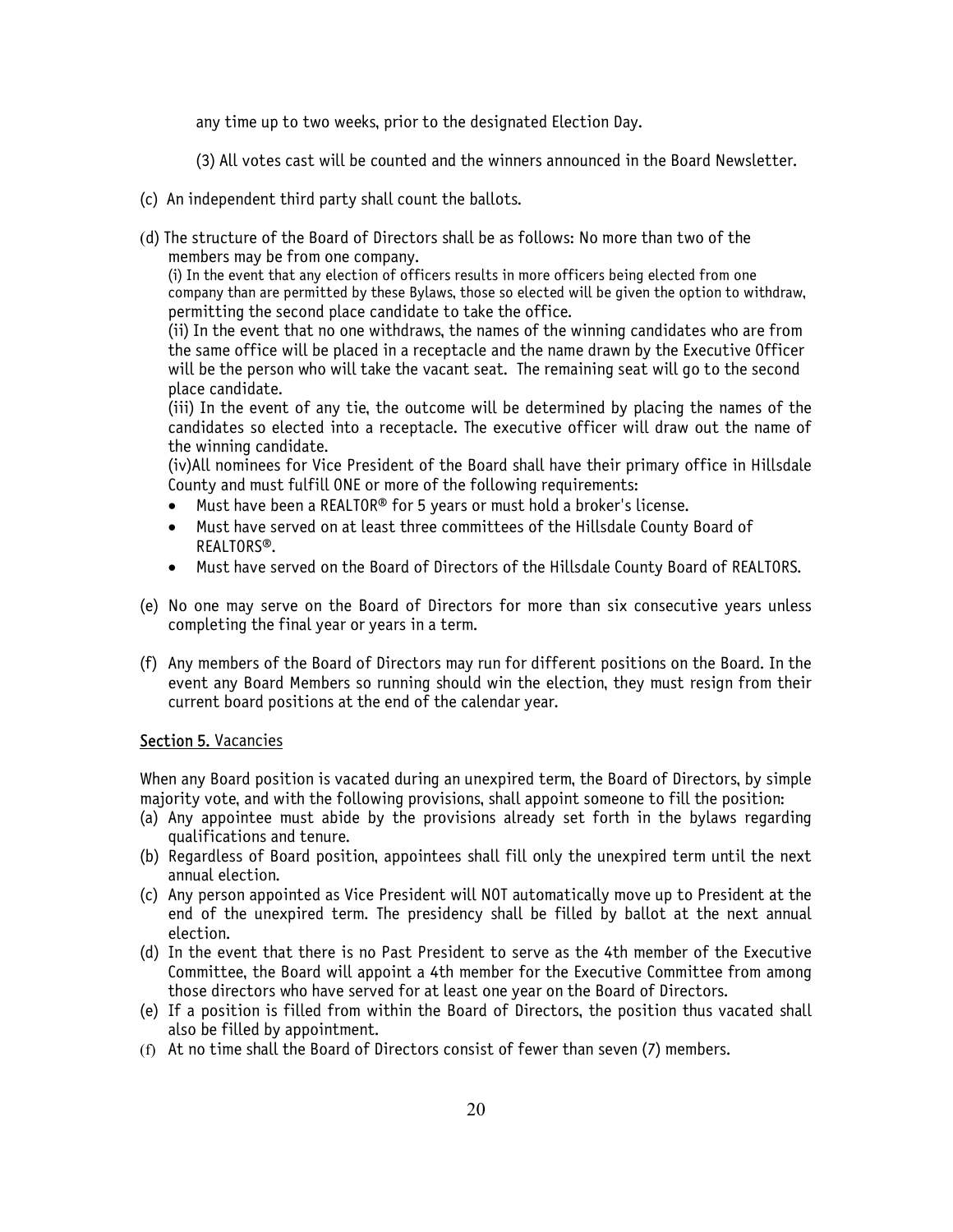#### Section 6. Removal of Officers and Directors

In the event that an Officer or Director is deemed to be incapable of fulfilling the duties for which s/he is elected, but will not resign from office voluntarily, the Officer or Director may be removed from office under the following procedure:

(a) A petition requiring the removal of an Officer or Director and signed by not less than one third of the voting membership or a majority of all Directors shall be filed with the President, or if the President is the subject of the petition, with the next ranking officer, and shall specifically set forth the reasons the individual is deemed to be disqualified from further service.

(b) Upon receipt of the petition, and not less than 20 days or more than 45 days thereafter, a special meeting of the voting membership of the Board shall be held, and the sole business of the meeting shall be to consider the charge against the officer or director, and to render a decision on such petition.

(c) A notice of the special meeting shall be provided to all voting members at least 10 days prior to the meeting, and shall be conducted by the President of the Board unless the President's continued service in office is being considered at the meeting. In such case, the next-ranking officer will conduct the meeting of the hearing by the members. Provided a quorum is present, a three fourths vote of members present and voting shall be required for removal from office.

# Article XII--Meetings

## Section 1. General Membership Meetings

The General Membership Meetings of the Board shall be held at a time and place to be designated by the Board of Directors at least two months prior to said meetings.

#### Section 2. Meeting of Directors

The Board of Directors shall designate a regular time and place of meetings. Absence from three regular meetings without an excuse deemed valid by the Board of Directors shall be construed as resignation from the Board.

(a) Members wishing to bring a particular topic before the Board of Directors should contact the Executive Officer at least a week prior to the meeting to make arrangements to have the item placed on the agenda.

#### Section 3. Other Meetings

Meetings of the Members may be held at such other times as the President of the Board of Directors may determine or upon the written request of at least 10 percent of the active Members.

## Section 4. Notice of Meetings

Written notice shall be given to every member entitled to participate in the meeting at least one week preceding all meetings. If a special meeting is called it shall be accompanied by a statement of the purpose of the meeting.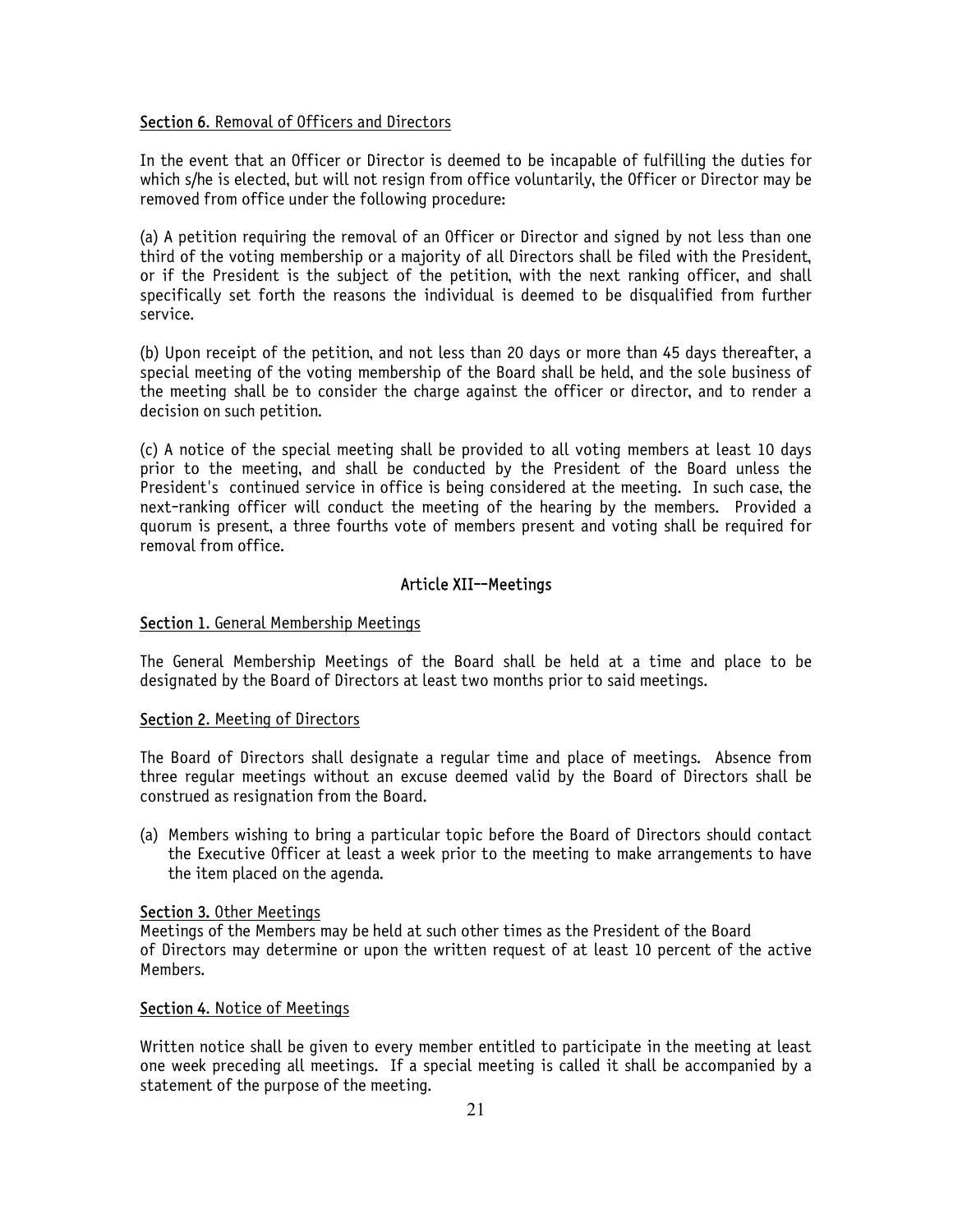#### Section 5. Quorum

A quorum for the transaction of business shall consist of 15 percent of the active Members. A quorum for the Board of Directors shall be 51 percent of the elected officers and directors.

## Article XIII-Committees

## Section 1. Standing Committees

The President shall appoint from among the active members, subject to confirmation by the Board of Directors, the following standing committees and any other committees deemed necessary:

## Bylaws Finance **Grievance** Professional Standards

### Section 2. Special Committees

The President shall appoint, subject to confirmation by the Board of Directors, such special committees as deemed necessary.

### Section 3. Appointment of MichRIC Managers Committee

The President shall appoint, subject to the confirmation of the Board of Directors, a MichRIC Managers Committee of three REALTOR® Members. All members of the Committee shall be Participants in Multiple Listing except, at the option of the local Board, REALTORS® (or REALTOR-ASSOCIATES®, where applicable) affiliated with participants may be appointed to serve in such numbers as determined by the local Board. The committee members so named shall serve three-year terms, the original appointment being divided between a one-year term, two-year term and a three-year term. The senior member shall act as chairperson of the committee.

#### Section 4. Organization

All Committees shall be of such size and shall have such duties and functions as may be assigned to them by the President or the Board of Directors except as otherwise provided in these Bylaws.

#### Section 5. President and Vice President

The President and Vice President shall be ex-officio members of all standing committees and shall be notified of their meetings.

#### Section 6. Attendance

Any committee member who fails to attend three (3) successive regular or special meetings of the Committee, without excuse acceptable to the Chairperson shall be deemed to have resigned from the Committee and the vacancy shall be filled by appointment as herein provided.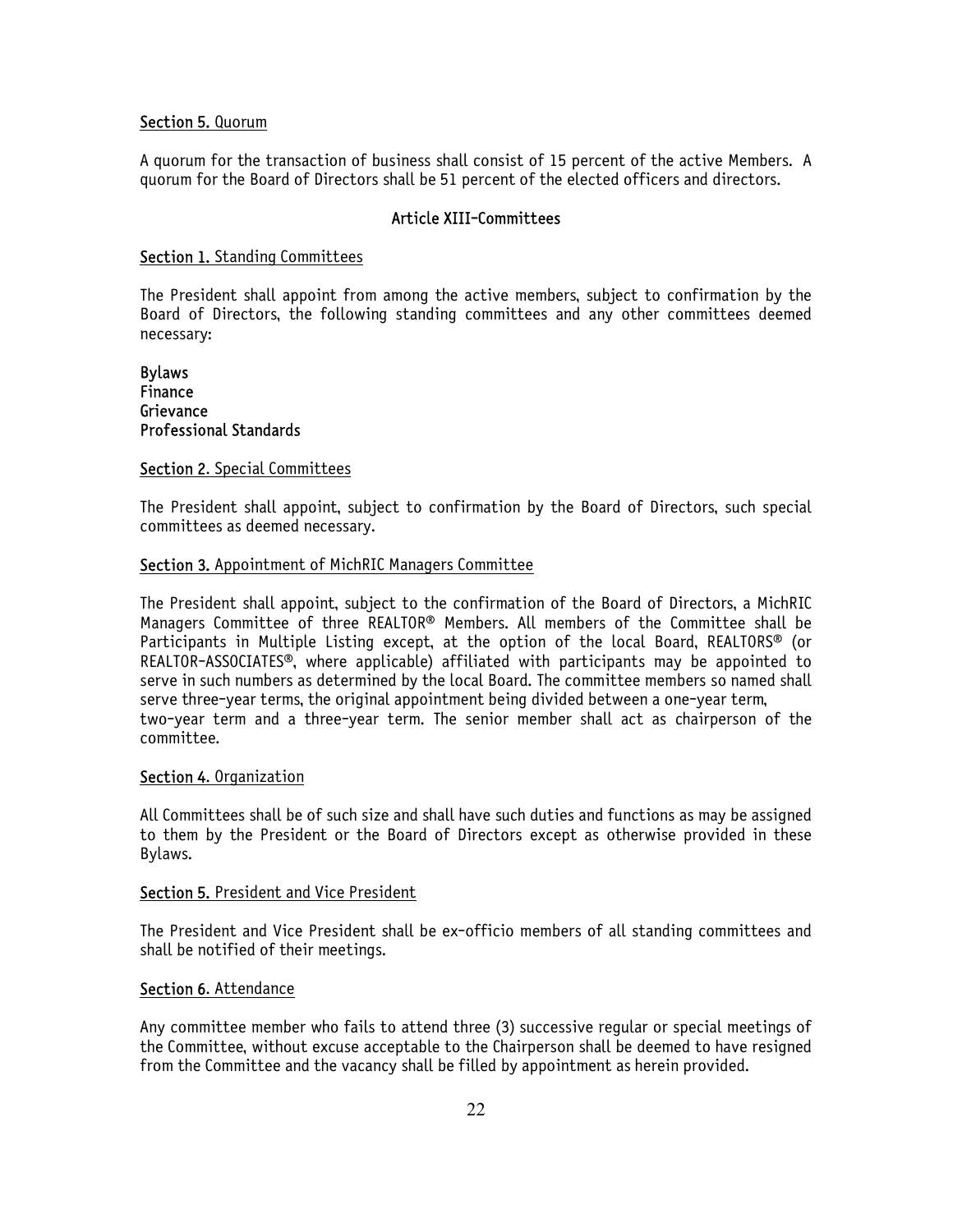## Section 7. Action without Meeting

Any committee may act by unanimous consent in writing without a meeting. The consent shall be evidenced by one or more written approvals, each of which sets forth the action taken and bears the signature of one or more of the members of the committee.

## Section 8. Attendance by Telephone

Members of a committee may participate in any meeting through the use of a conference telephone or similar communications equipment by means of which all persons participating in the meeting can hear each other. Such participation shall be at the discretion of the President and shall constitute presence at the meeting.

# Article XIV-Fiscal and Elective Year

## Section 1.

The fiscal and elective year of the Board shall be the calendar year.

# Article XV-Rules of Order

### Section 1.

Robert's Rules of Order, latest edition, shall be recognized as the authority governing the meetings of the Board, its Board of Directors and committees, in all instances wherein its provisions do not conflict with these Bylaws.

## Article XVI-Multiple Listing

## Section 1. Authority

The Board of REALTORS® shall maintain for the use of its Members a Multiple Listing Service which shall be subject to the Bylaws of the Board of REALTORS® and such Rules and Regulations as may be hereinafter adopted.

#### Section 2. Purpose

A Multiple Listing Service is a means by which authorized Participants make blanket unilateral offers of compensation to other Participants (acting as subagents, buyer agents, or in other agency or non-agency capacities defined by law); by which cooperation among participants is enhanced; by which information is accumulated and disseminated to enable authorized participants to prepare appraisals, analyses, and other valuations of real property; for bona fide clients and customers; by which participants engaging in real estate appraisal contribute to common data bases; and is a facility for the orderly correlation and dissemination of listing information so participants may better serve their clients and the public. Entitlement to compensation is determined by the cooperating broker's performance as a procuring cause of the sale (or lease).

## Section 3. Participation

Any REALTOR® Member of this or any other Board who is a principal, partner, or corporate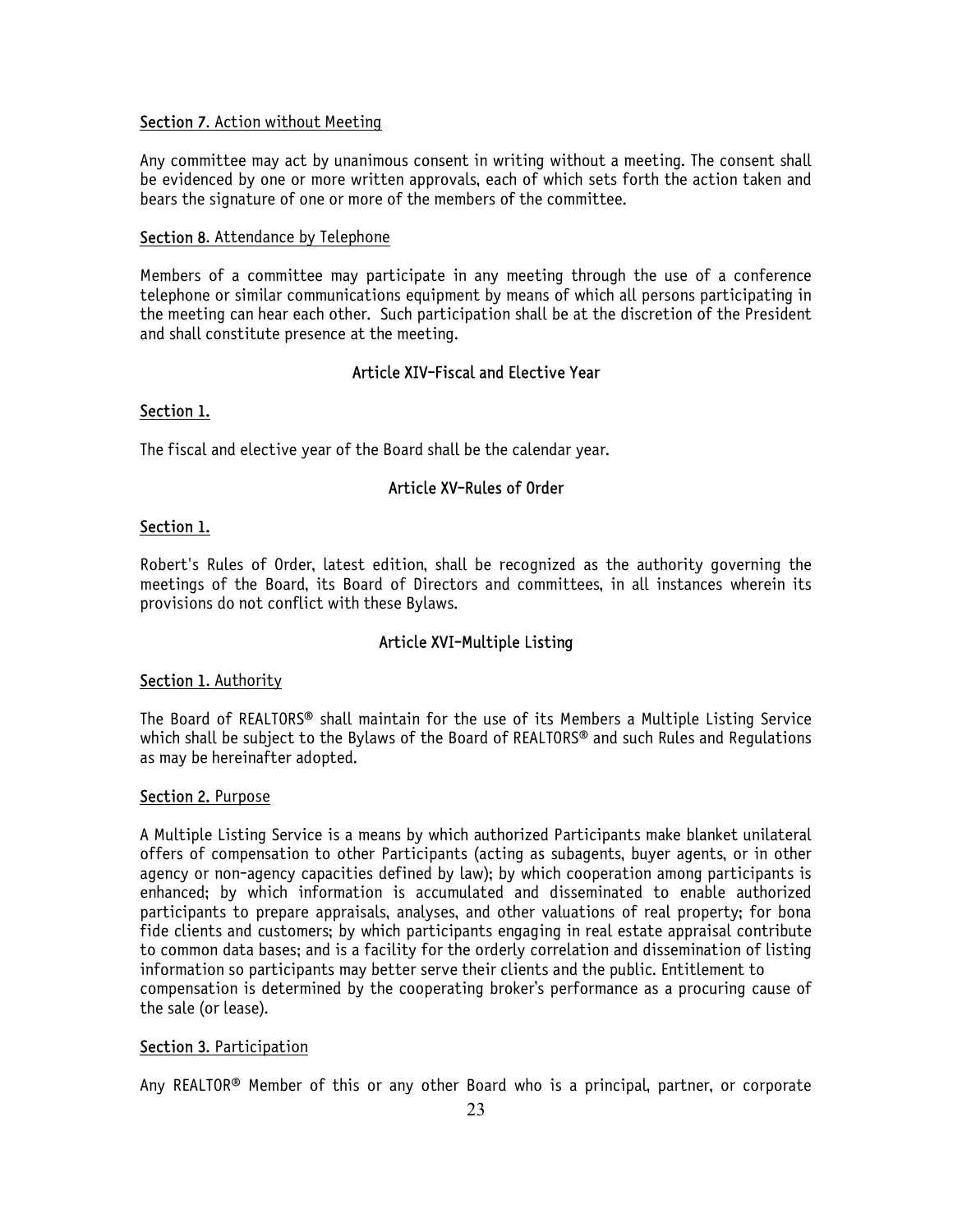officer, or branch manager acting on behalf of the principal, without further qualification, as otherwise stipulated in these bylaws, shall be eligible to participate in Multiple Listing upon agreeing in writing to conform to the Rules and Regulations thereof and to pay the costs incidental thereto. However, under no circumstances is any individual or firm, regardless of membership status, entitled to multiple listing service "membership" or "participation" unless they hold a current, valid real estate broker's license, offer or accept compensation to and from other participants or are licensed or certified by an appropriate state regulatory agency to engage in the appraisal of real property.\*\* Use of information developed by or published by a Board Multiple Listing Service is strictly limited to the activities authorized under a Participant's licensure(s) or certification and unauthorized uses are prohibited. Further, none of the foregoing is intended to convey "participation" or "membership" or any right of access to information developed by or published by a Board Multiple Listing Service where access to such information is prohibited by law.

Mere possession of a broker's license is not sufficient to qualify for MLS participation. Rather, the requirement that an individual or firm offer or accepts cooperation and compensation means that the participant actively endeavors during the operation of its real estate business to list real property of the type listed on the MLS and/or to accept offers of cooperation and compensation made by listing brokers or agents in the MLS. "Actively" means on a continual and ongoing basis during the operation of the participant's real estate business. The "actively" requirement is not intended to preclude MLS participation by a participant or potential participant that operates a real estate business on a part-time, seasonal, or similarly timelimited basis or that has its business interrupted by periods of relative inactivity occasioned by market conditions. Similarly, the requirement is not intended to deny MLS participation to a participant or potential participant who has not achieved a minimum number of transactions despite good faith efforts. Nor is it intended to permit an MLS to deny participation based on the level of service provided by the participant or potential participant as long as the level of service satisfies state law. (Adopted 11/08)

The key is that the participant or potential participant actively endeavors to make or accept offers of cooperation and compensation with respect to properties of the type that are listed on the MLS in which participation is sought. This requirement does not permit an MLS to deny participation to a participant or potential participant that operates a "Virtual Office Website" (VOW) (including a VOW that the participant uses to refer customers to other participants) if the participant or potential participant actively endeavors to make or accept offers of cooperation and compensation. An MLS may evaluate whether a participant or potential participant actively endeavors during the operation of its real estate business to offer or accept cooperation and compensation only if the MLS has a reasonable basis to believe that the participant or potential participant is in fact not doing so. The membership requirement shall e applied in a nondiscriminatory manner to all participants and potential participants. (Adopted 11/08)

\*\*Note: Generally, Boards of REALTORS® when there is more than one principal in a real estate firm, define the chief principal officer of the firm is the MLS "participant." If each principal is defined as a "participant," then each shall have a separate vote on MLS matters. Brokers or salespersons other than principals are not considered "participants" in the Service, but, as subscribers, have access to and use of the Service through the principal(s)with whom they are affiliated.

#### Section 4. Supervision

The activity shall be operated under the supervision of the MichRIC Managers Committee, in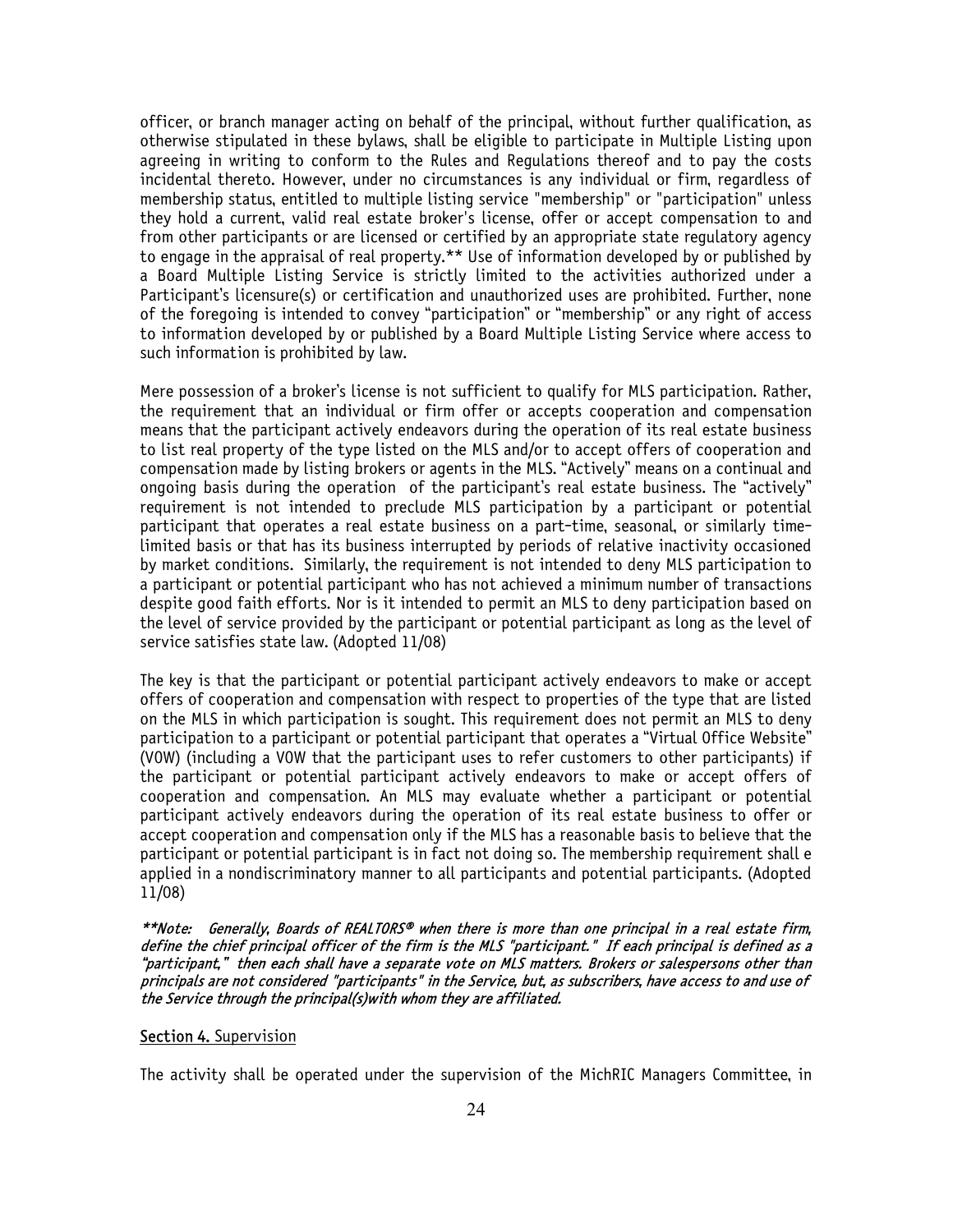accordance with the Rules and Regulations, and subject to the approval of the Board of Directors of the Board of REALTORS<sup>®</sup>.

# Section 5. Separation from Brokerage

Within seven (7) days of separation from a brokerage, the separated REALTOR<sup>®</sup> must remove any and all signage that identifies the REALTOR® with his/her previous brokerage, or show proof that a third party has been notified to do so. A fine of \$10 per day may be imposed for noncompliance.

## Section 6. Vacancies

Vacancies in unexpired terms shall be filled as in the case of original appointees.

## Section 7. Attendance

Any committee member who fails to attend three consecutive regular or special meetings of the Committee, without excuse acceptable to the Chairperson of the Committee, shall be deemed to have resigned from the Committee and the vacancy shall be filled as herein provided for original appointees.

# Section 8. Access to Comparable and Statistical Information

Board members who are actively engaged in real estate brokerage, management, mortgage financing, appraising, land development or building, but who do not participate in the MLS, are nonetheless entitled to receive, by purchase or lease, information other than current listing information that is generated wholly or in part by the MLS including "comparable" information, "sold" information, and statistical reports. This information is provided for the exclusive use of Board members and individuals affiliated with Board Members who are also engaged in the real estate business and may not be transmitted, retransmitted, or provided in any manner to any unauthorized individual, office or firm except as otherwise specified in the MLS Rules and Regulations. Board Members who receive such information, either as a Board service or through the Board's MLS, are subject to the applicable provisions of the MLS Rules and Regulations whether they participate in the MLS or not.

## Section 9. Subscribers

Subscribers (or users) of the MLS include non-principal brokers, sales associates, and licensed and certified appraisers affiliated with Participants.

# Article XVII-Organized Process of Handling Ethics and Arbitration

## Section 1.

Any member or client wishing to file a complaint against a member of the Hillsdale County Board of REALTORS® should contact the Executive Officer.

(a) The Executive Officer shall outline the procedure for filing a complaint according to the parameters set forth in the Code of Ethics and Arbitration Manual of the NATIONAL ASSOCIATION OF REALTORS®.